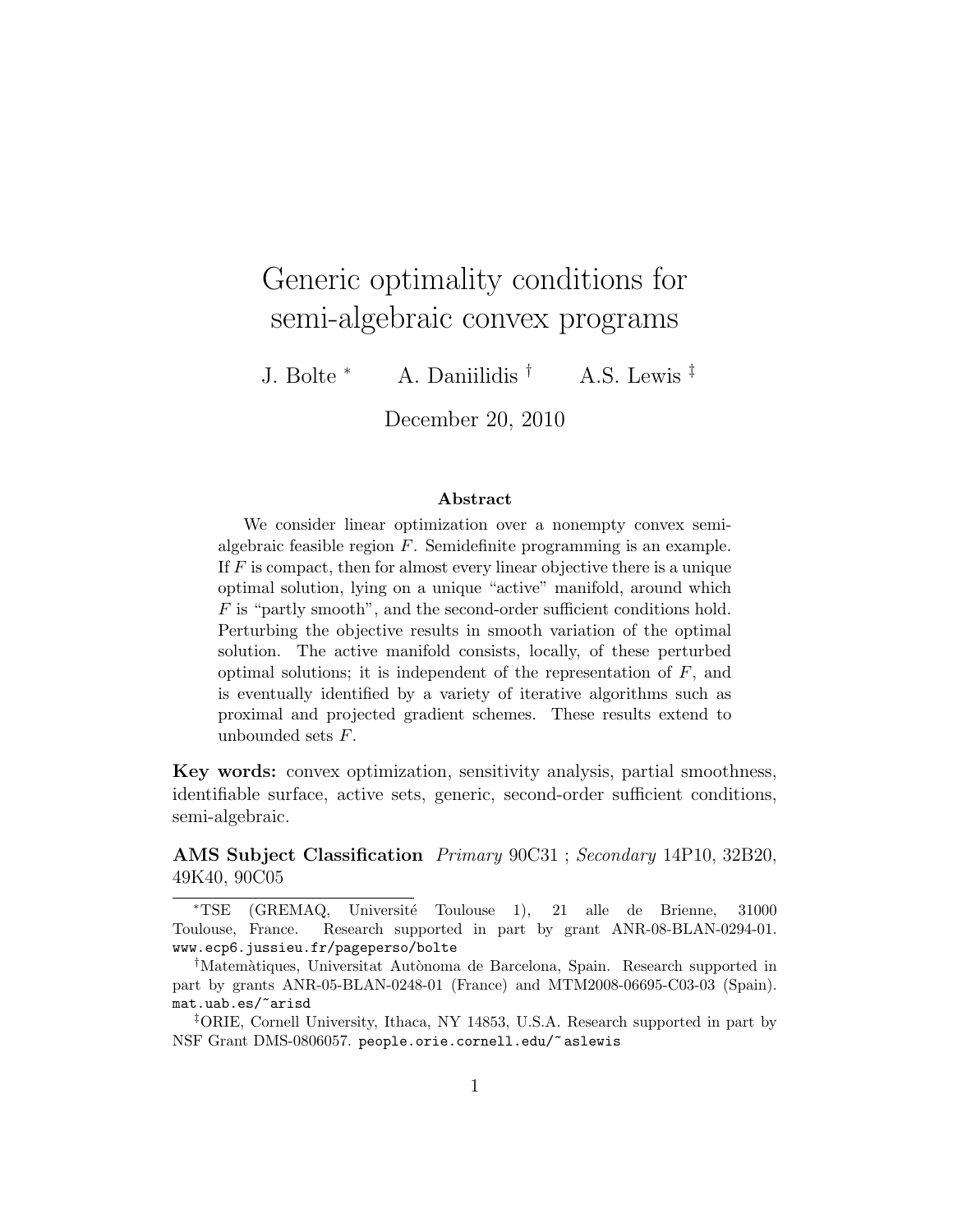# 1 Introduction

Optimizers approach problems from diverse perspectives, designing algorithms and analyzing their convergence behavior, studying sensitivity analysis with respect to data perturbation, and, relatedly, investigating duality theory and shadow prices. In most cases, whether in theory or computational practice, we make assumptions about prevailing optimality conditions, a canonical example being the second-order sufficient conditions for classical nonlinear programming [28].

That such optimality conditions typically hold can be justified rigorously via Sard's Theorem. To take the most basic example, when considering smooth equality constraints  $F(x) = b$ , we usually assume that the Jacobian of the map  $F$  has full rank at some feasible solution of interest. Providing  $F$ is sufficiently smooth, Sard's Theorem guarantees that for a generic vector b, this assumption holds at any feasible solution. "Generic" in this context means that the assertion holds for almost all  $b$ , in the sense of Lebesgue measure, and hence, for example, almost surely for a random b having an everywhere strictly positive probability density function.

A classic paper of Spingarn and Rockafellar [40] explains how such arguments show the generic nature of the second-order sufficient conditions: see also [39]. The idea of studying optimization from a generic perspective dates back further, at least to Saigal and Simon's 1973 study [36] of the complementarity problem, and has persisted: see for example the studies of generic strict complementarity and primal and dual nondegeneracy for semidefinite programming by Alizadeh, Haeberly and Overton [1] and Shapiro [37], and for general conic convex programs by Pataki and Tuncel [29].

An important consequence of the classical second-order conditions is the existence of an "active manifold", consisting of those feasible points satisfying all the active constraints with equality. Perturbations to the objective function result in smooth perturbation of the optimal solution on this manifold. Classical active set algorithms attempt to find this manifold, thereby reducing the optimization problem to a much easier equality-constrained problem.

For convex programs in particular, a variety of algorithms, such as proximal and projected-gradient schemes, "identify" the active manifold automatically: after finite time, iterates generated by the algorithm must lie on the manifold. For example, Rockafellar [33] observed that the classical proximal point method converges finitely on a polyhedral function; the same holds for functions with the "weak sharp minimum" property introduced by Ferris [12].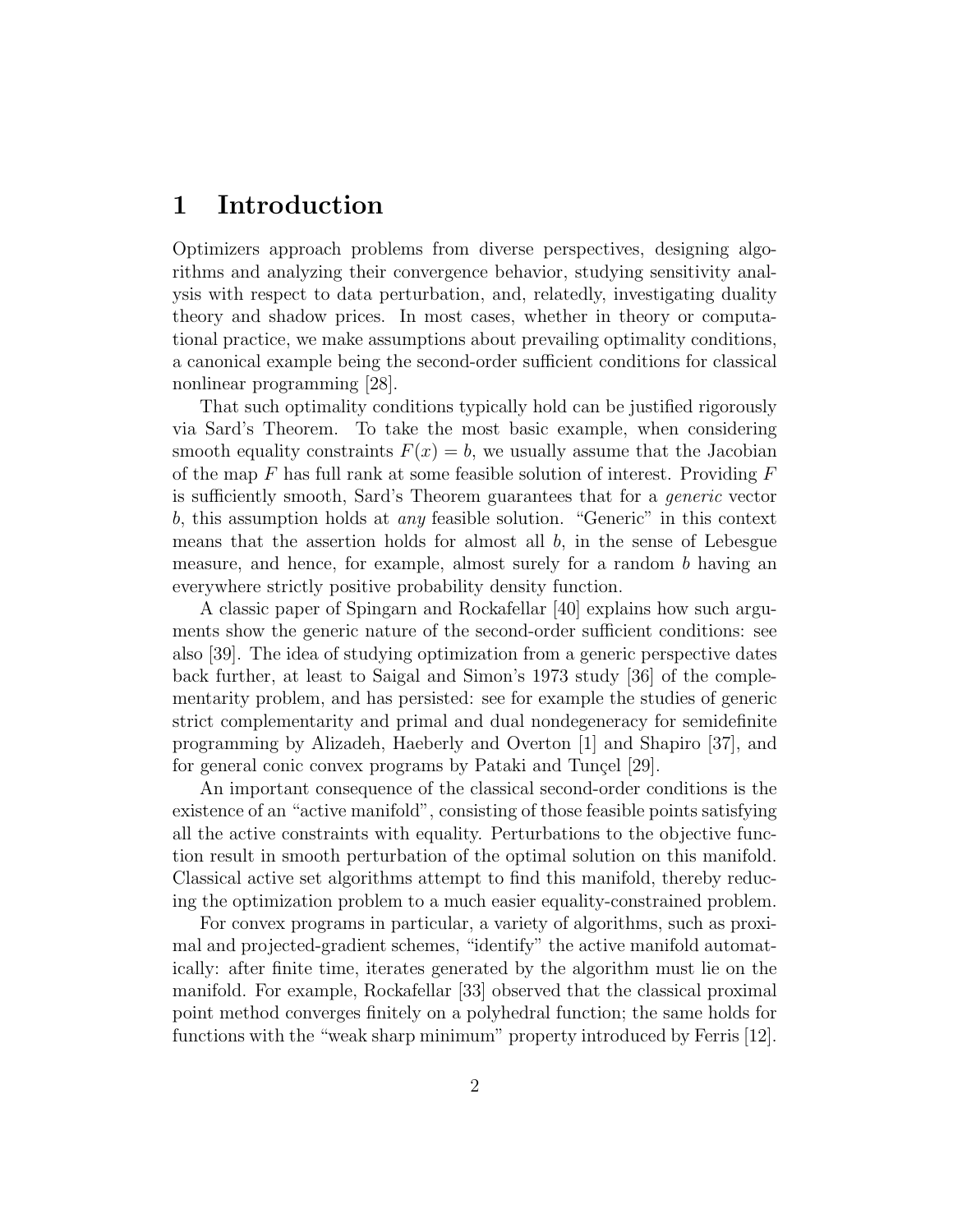Burke and Moré present an early survey on identification in the polyhedral case in [6].

Modern optimization considers a variety of models beyond the framework of classical nonlinear programming. Semidefinite programming is one example. This generality introduces more complexity into the active set methodology. For example, sensitivity analysis when a constraint involves a positive semidefinite matrix variable must consider not simply whether or not the variable is zero, but rather its rank: see for example [4]. Stability constraints on nonsymmetric matrices involve analogous subtleties [5].

In these more general frameworks, active set ideas can perhaps be better understood directly in terms of the geometry of the feasible region rather than its defining constraints, adopting an intrinsic approach rather than a structural one. This idea motivates the definition of a weak sharp minimum [12], and the generalization to "identifiable surfaces" in convex optimization due to Wright [43]. The equivalent idea of an active manifold with respect to which the feasible region is "partly smooth" was introduced by Lewis in [21]; like the weak sharp minimum idea, this approach is intrinsically geometric (and furthermore extends to the nonconvex case). A closely related idea,  $\mathcal{W}$ -decompositions" of convex functions, was developed by Lemaréchal, Oustry and Sagastizábal [20, 19].

Just as in classical cases, partial smoothness guarantees that a wide variety of iterative algorithms necessarily arrive on the active manifold after finite time [43, 13], raising the hope of accelerating the algorithms using second-order information. This hope motivated the  $\mathcal{U} \mathcal{V}$ -decomposition idea, and was pursued further by Mifflin and Sagastizational  $[25, 26]$  and recently by Daniilidis, Sagastizábal and Solodov [9]. A general approach, based on a proximal algorithm for composite optimization, is sketched by Lewis and Wright in [22], and broad techniques for estimating identifiable surfaces computationally are discussed in [23].

Partial smoothness is a relatively strong assumption: it does not, for example, subsume the subtleties of sensitivity analysis investigated extensively by Bonnans and Shapiro in [4], and it evades the technical complexities of second-order nonsmooth analysis, as described in Rockafellar and Wets' monograph [34]. Nonetheless, [21] argues that partial smoothness is a broad, intuitive, and powerful conceptual tool, and that a corresponding analogue of the second-order sufficient conditions suffices for a thorough and substantial generalization of classical nonlinear programming sensitivity analysis. In further analogy to the classical case, we would naturally expect algorithmic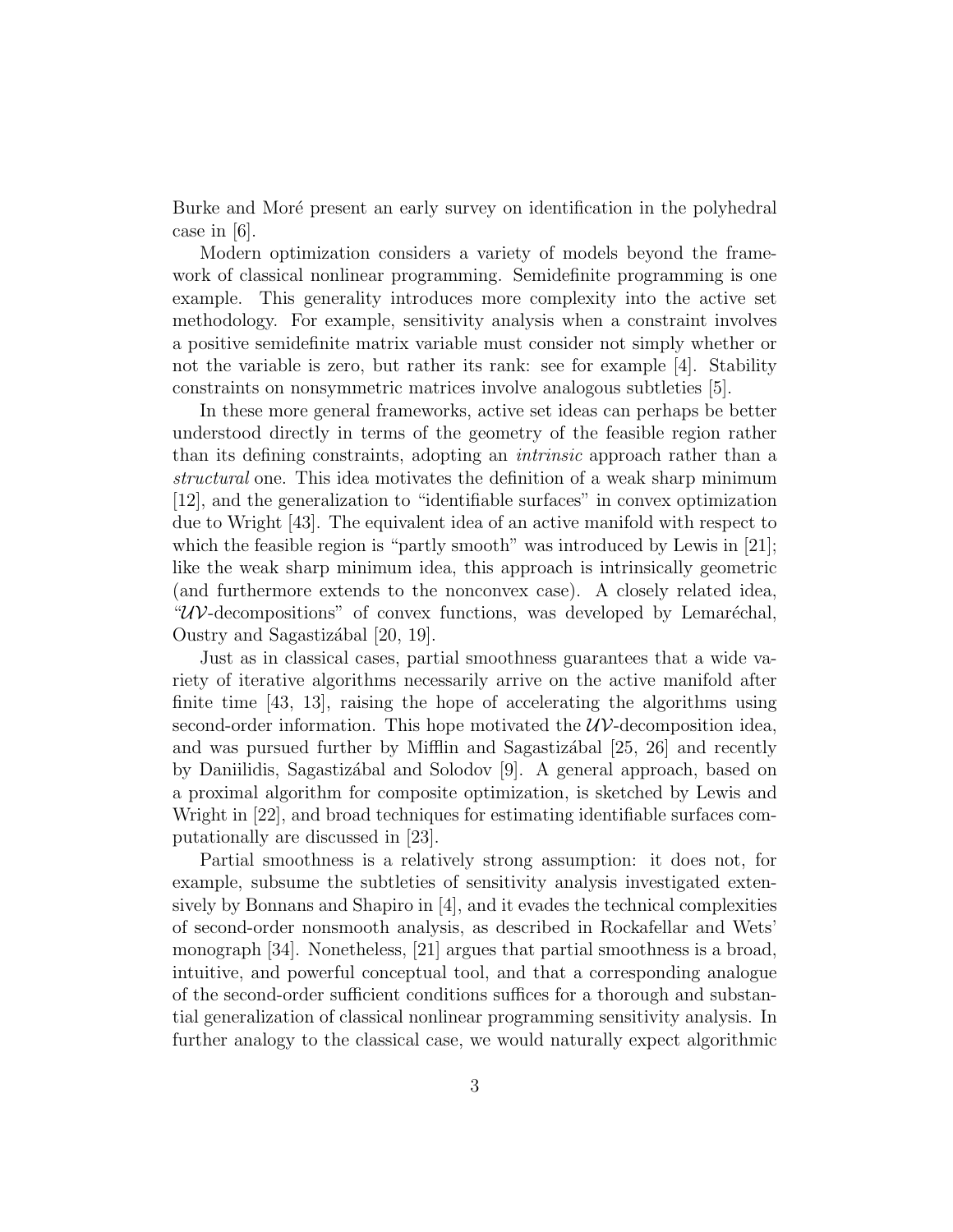convergence analysis to rely on the same assumption.

In this work, we follow Spingarn and Rockafellar's philosophy [40] in asking whether an assumption of partial smoothness and second-order sufficiency is usually justified. We prove, for a large class of linear optimization problems over convex feasible regions, that this assumption indeed holds generically.

As remarked in [40], the key ingredients to any such argument about generic behavior is the class of problems under consideration and the precise notion of "generic" we use. The results of [40] fixed an objective and constraint functions, allowed linear perturbations to the objective and constant perturbations to the constraints, and proved a measure-theoretic result about the second-order conditions via Sard's Theorem. Both [1] and [37] use rather analogous arguments to prove that strict complementarity and primal and dual nondegeneracy are generic properties of semidefinite programs; using a very different technique based on the boundary behavior of convex sets, Pataki and Tunçel [29] generalized these results to general conic convex programs. Ioffe and Lucchetti [16] adopt a more abstract, topological approach, allowing very general perturbations to the optimization problem but proving a result instead about "well-posedness" [10]. Our approach, while notable for the generality of the feasible regions considered, is more concrete, combining some of the spirit of [40] and [29]: we aim to understand the generic nature of second-order sufficient conditions, like [40], but we make no assumption about how the feasible region is presented; instead, we assume only that it is semi-algebraic. In a recent survey [15], Ioffe describes how a semi-algebraic version of Sard's Theorem applies to an analogue of Spingarn and Rockafellar's result on generic optimality conditions. (Pataki and Tunçel attribute a semi-algebraic version of their generic strict complementarity and nondegeneracy result to Renegar.)

A set defined by finitely-many polynomial inequalities is called basic semialgebraic; any set that can be represented as a finite union of such sets is simply called semi-algebraic. Semi-algebraic sets comprise a rich class that is stable under many mathematical operations. They are often easy to recognize, even without an explicit representation as a union of basic sets, as a consequence of the Tarski-Seidenberg Theorem, which states, loosely, that the projection of a semi-algebraic set is semi-algebraic. For example, the feasible region of any semidefinite program is semi-algebraic. A good resource on semi-algebraic geometry is [2].

As our main result, we prove that, given any fixed nonempty closed convex semi-algebraic set, corresponding to a generic linear objective function is a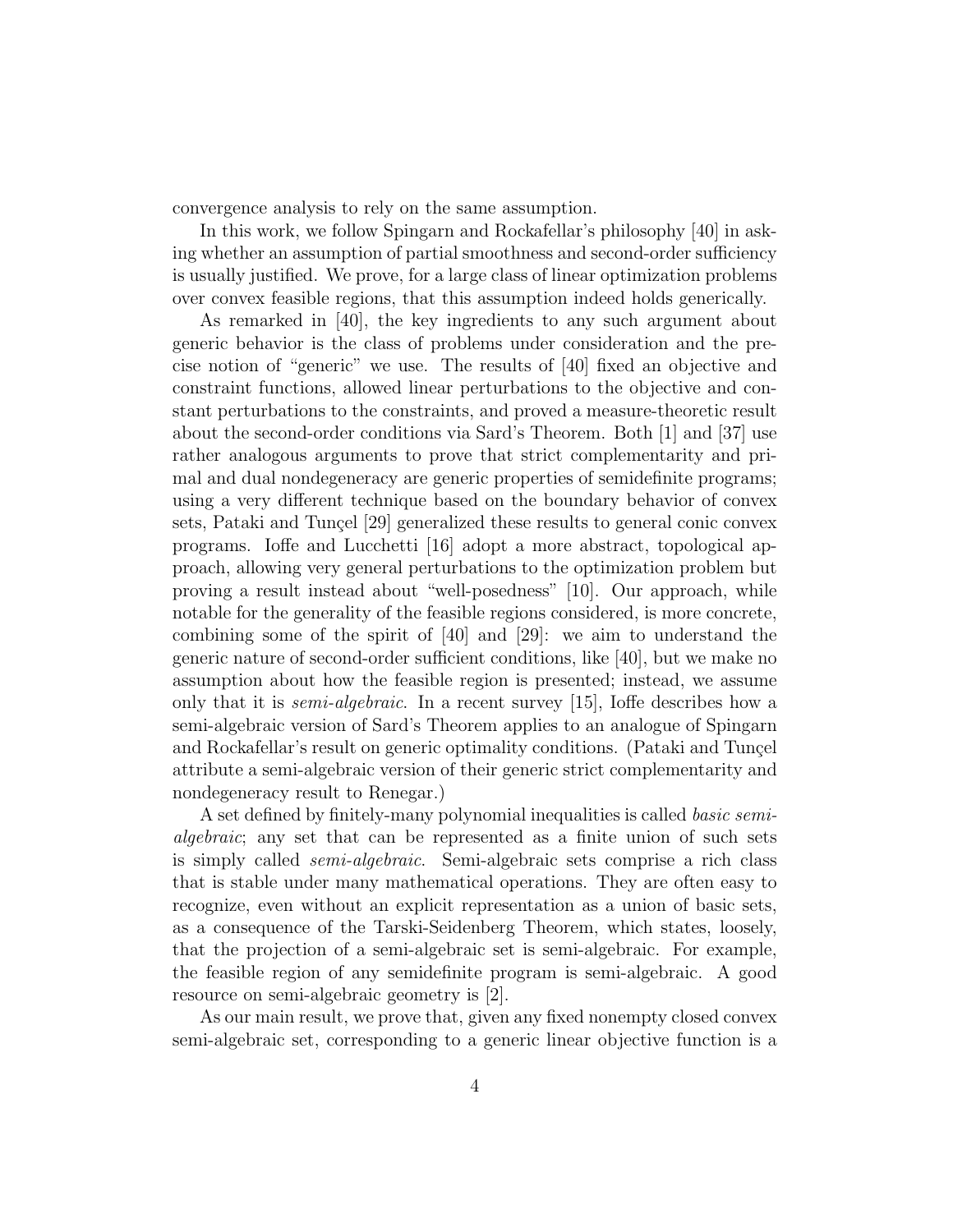unique optimal solution, lying on a unique active manifold, and for which the partly smooth second-order sufficient conditions hold. The active manifold is independent of any particular representation of the semi-algebraic set as a union of basic sets, and the optimal solution varies smoothly on it (in fact giving a complete local description of it) under local perturbations to the objective function. In particular, this result holds for any semidefinite program.

The term "generic" for a large subset of Euclidean space has been used in a variety of mathematical senses. Spingarn and Rockafellar [40] mean a full-measure subset—its complement has Lebesgue measure zero—whereas topologically generic means that the subset contains a countable intersection of dense open subsets. These two notions are incompatible in general, but fortunately, as we explain in Section 3, the distinction collapses and the idea dramatically simplifies for a semi-algebraic sets, because such sets "stratify" into finite unions of smooth manifolds. For semi-algebraic sets, therefore, we have three equivalent properties: full-measure, topologically generic, and dense.

Previous work on generic optimality conditions has been mostly structural, focusing on some given functional presentation of the feasible region, rather than on its intrinsic geometry. Spingarn and Rockafellar's work [40] concerns classical smooth constraint systems, and Ioffe's semi-algebraic version [15] is analogous. Alizadeh, Haeberly and Overton [1] derive results for linear semidefinite programs, extended to general conic convex systems by Pataki and Tunçel  $[29]$ ; Shapiro and Fan  $[38]$  and Shapiro  $[37]$  focus on nonlinear semidefinite programs. Such structural approaches reflect the presentation of optimization problems in practice, and are very general: in particular, [3] is a powerful toolkit for semidefinite representation of convex sets (that is, as affine pre-images of the semidefinite cone).

For comparison purposes, the approach to second-order conditions developed by Bonnans and Shapiro in [4] is particularly general and instructive. They consider smooth pre-images of general closed convex cones, and, like [38, 37, 1], present in [4, Section 4.6.1] an appropriate generalization of the classical full rank condition. This transversality condition—called constraint nondegeneracy by Robinson [31], and also discussed in detail in the context of nonlinear semidefinite programming by Sun in [41], is generic, as a consequence of Sard's theorem, providing the problem parametrization is sufficiently rich [4, Section 5.3.1]. Another important ingredient of second-order analysis, the quadratic decay condition, is also generic in semidefinite pro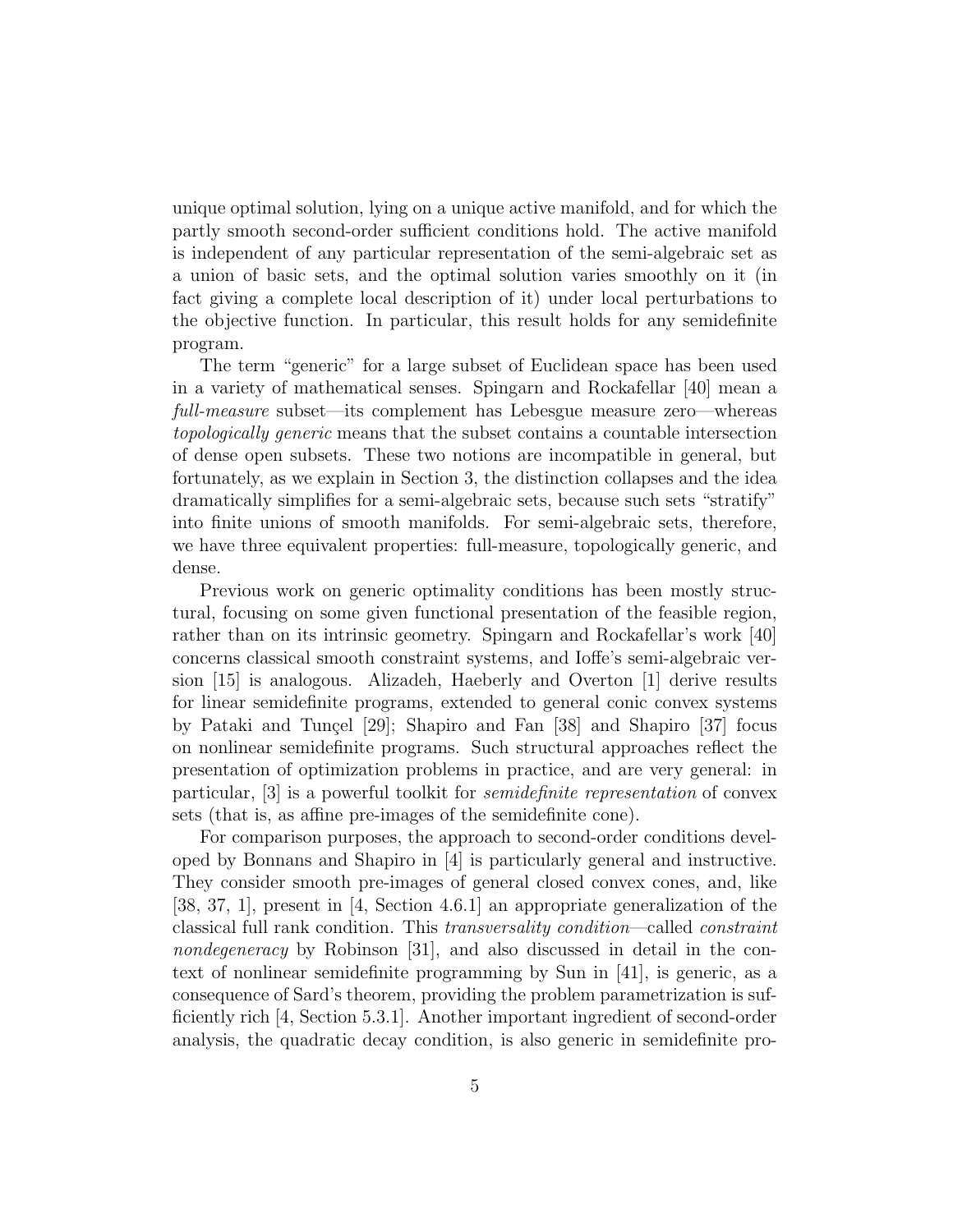gramming, since it is equivalent (see  $[4,$  Theorem 5.91]) to uniqueness of the optimal solution along with a suitable analogue of the classical "strict complementarity" condition, known to be generic [1, 29]. The active manifold also emerges naturally using this approach, via a standard application of the transversality condition, assuming a powerful property of the underlying cone called "cone reducibility" [4, Definition 3.135]. While cone-reducibility is in general nontrivial to verify, some careful calculations show that the semidefinite cone in particular is cone reducible [4, Example 3.140], and furthermore products of cone reducible cones are cone reducible.

Despite the great generality of these concrete, structural approaches, an intrinsic theory, based on the feasible region itself rather than functional descriptions thereof, has a certain appeal. We make no assumption whatsoever about the presentation of feasible region assuming only that it is semialgebraic. In other respects, our assumptions are quite restrictive: we deal only with the convex case, and only consider perturbations to the objective, taking what is possibly just a first step towards a more general theory. Even the theoretical gain in generality in considering semi-algebraic sets is unclear, since, despite considerable interest and effort, an example of a semi-algebraic convex set that is not semidefinite representable remains undiscovered [14]. Nonetheless, this semi-algebraic approach is interesting: the main result is independent of the choice of presentation of the feasible region (a choice that may influence the corresponding genericity result in a complex fashion), the proof technique is novel in this context, the generic conclusion is stronger and more concrete (holding on a set that is dense and open rather than just full measure), and the sole assumption of semi-algebraicity is typically immediate to verify, due to the Tarski-Seidenberg Theorem.

The stratification property on which our theoretical development fundamentally depends is not confined to the class of semi-algebraic sets. It holds more generally for "subanalytic" sets, and indeed for any "tame" class of sets: see for example [8] for a short introduction to tame geometry. Consequently, while all results are stated for semi-algebraic sets, the authors believe analogous results hold for tame sets, and furthermore, that tame-geometric techniques show great promise in optimization theory more generally (see for example Ioffe's survey [15]). However, to lighten the exposition, we do not pursue this extension here.

Our approach in this paper relies heavily on convexity. However, many of the basic ideas driving this development extend to nonconvex settings, a central example being the normal cone and its continuity properties. Nonconvex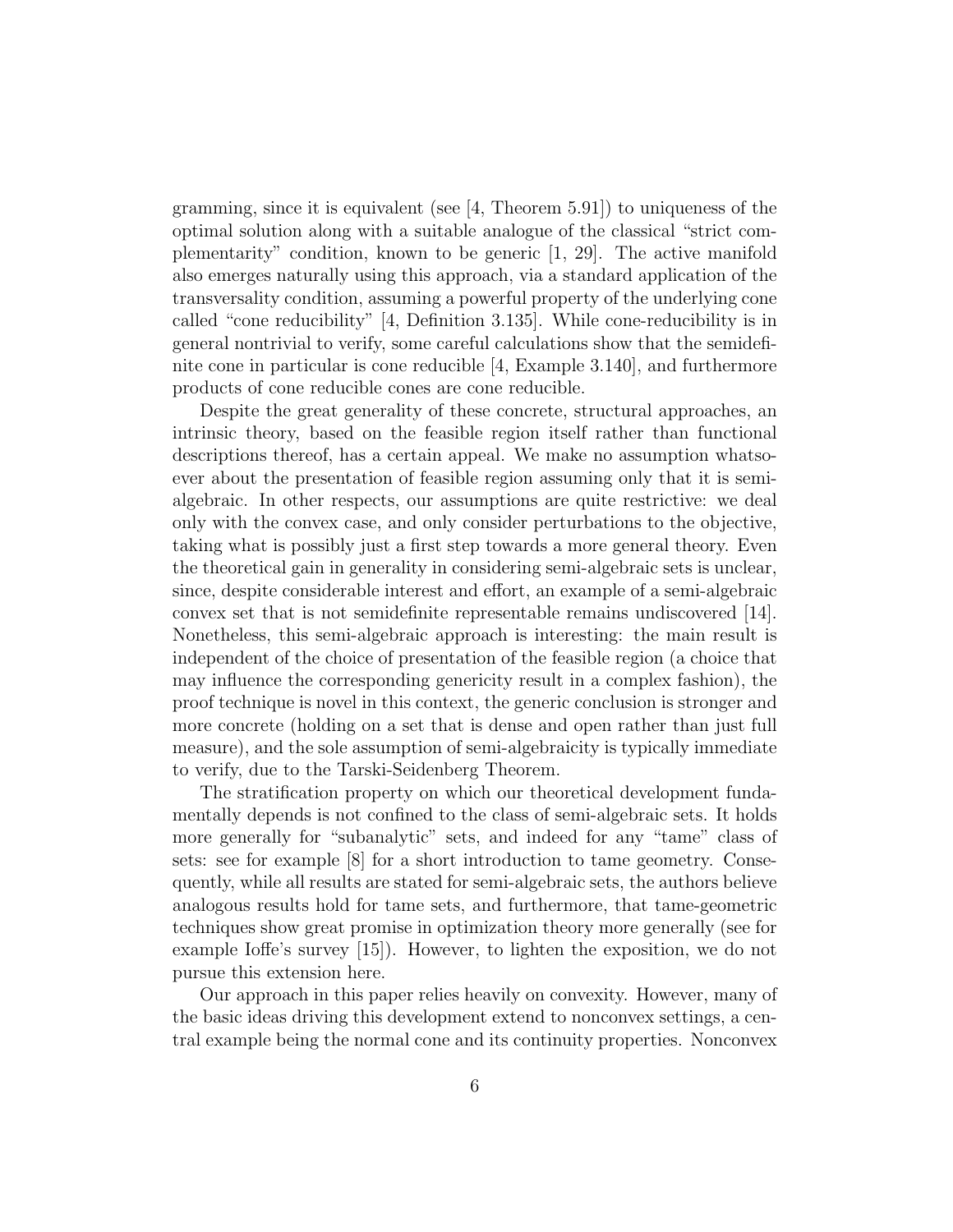variational analysis has grown into a complete, powerful and elegant theory over the past several decades: fine expositions may be found in [27, 7, 34]. Extending the results described in this paper to nonconvex settings is the topic of ongoing research.

Our exposition blends three relatively unfamiliar techniques for an optimization audience: the notion of a generic problem instance, semi-algebraic geometry, and partial smoothness. We strive, however, for a self-contained approach, introducing and discussing the key concepts as we need them, and assuming nothing beyond classical convex analysis.

### 2 Preliminary results

We begin, in this section, with some routine convex analysis, following the notation of [32], unless otherwise stated. Throughout this work we deal with the Euclidean space  $\mathbb{R}^n$  equipped with the usual scalar product  $\langle \cdot, \cdot \rangle$  and the corresponding Euclidean norm  $|\cdot|$ . We denote by  $B(x, r)$  the closed ball with center  $x \in \mathbb{R}^n$  and radius  $r > 0$ . A subset of  $\mathbb{R}^n$  is a *cone* if it contains zero and is closed under nonnegative scalar multiplication. We denote by  $S^{n-1}$ the unit sphere of  $\mathbf{R}^n$ . Given any set  $E \subset \mathbf{R}^n$ , we denote by  $\overline{E}$  its closure.

Notation. Throughout this paper, unless otherwise stated, we consider a fixed nonempty compact convex set  $F \subset \mathbb{R}^n$ , and study the set of maximizers of the linear optimization problem

$$
\max_F \langle c, \cdot \rangle
$$

for vectors  $c \in \mathbb{R}^n$ . The linear case is in some sense not restrictive, because a nonlinear optimization problem  $\max_F f$  could be rephrased as the linear problem max $\{t : t \leq f(x), \ x \in F, \ t \in \mathbf{R}\}.$ 

A point  $\bar{x} \in F$  is a maximizer if and only if c lies in the normal cone

$$
N_F(\bar{x}) = \{c \in \mathbf{R}^n : \langle c, x - \bar{x} \rangle \le 0 \text{ for all } x \in F\}.
$$

We call a maximizer  $\bar{x}$  nondegenerate if in fact c lies in the relative interior of the normal cone:  $c \in \text{ri } N_C(\bar{x})$ .

For an arbitrary convex set  $F \subset \mathbb{R}^n$  (possibly unbounded), we say that the objective function  $\langle c, \cdot \rangle$  decays quadratically on F around a maximizer  $\bar{x}$ if there exists a constant  $\delta' > 0$  such that

$$
\langle c, \bar{x} \rangle \ge \langle c, x \rangle + \delta' |x - \bar{x}|^2 \quad \text{for all } x \in F \cap B(\bar{x}, \delta'); \tag{1}
$$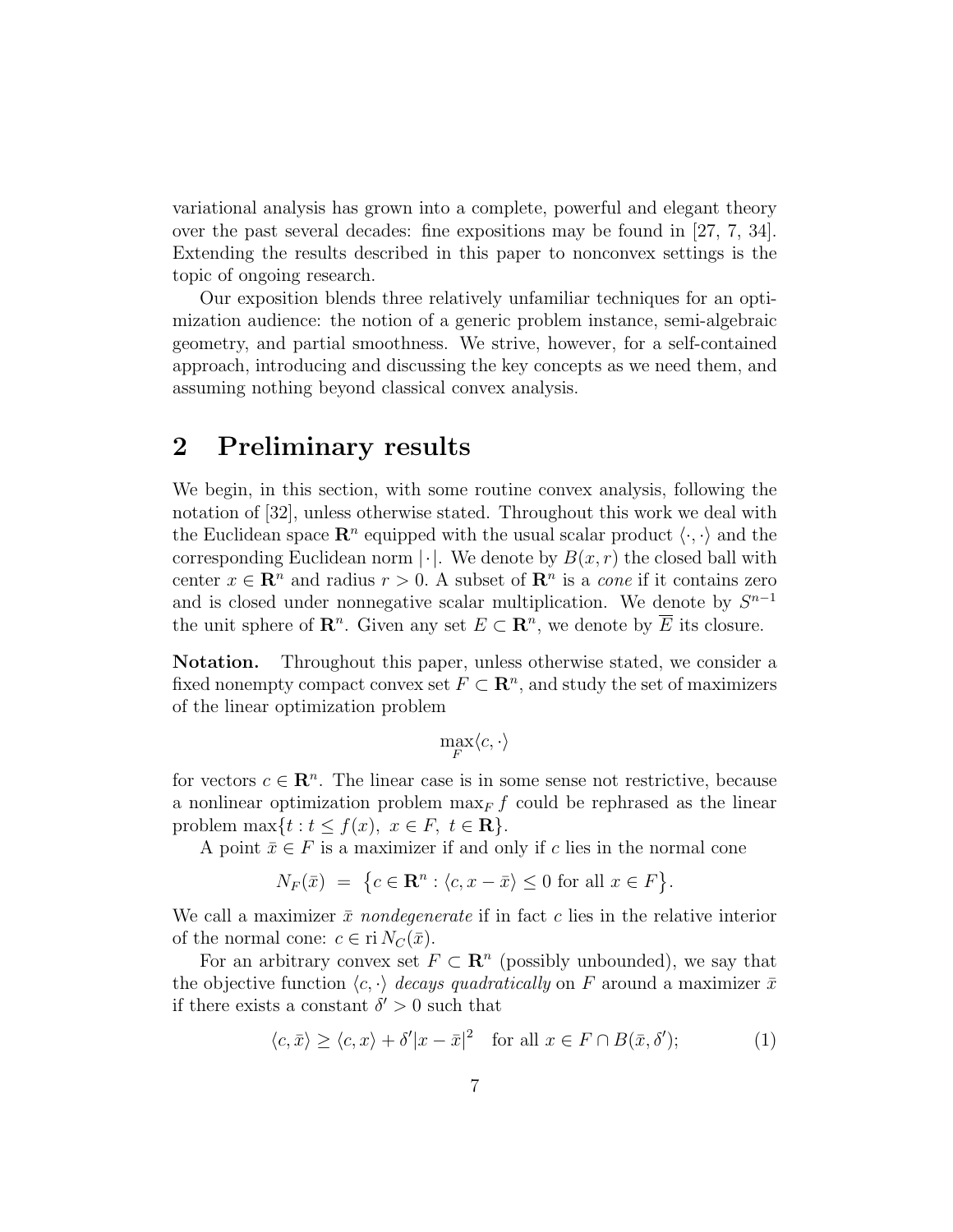see for example [4]. Although this is a local condition, it implies uniqueness of the maximizer:  $\langle c, \bar{x} \rangle > \langle c, x \rangle$  whenever  $\bar{x} \neq x \in B(\bar{x}, \delta')$ , and hence whenever  $\bar{x} \neq x$ , by convexity. On the other hand, quadratic decay can easily fail, even around a unique nondegenerate maximizer. For example, the point zero is the unique maximizer for the problem  $\max\{-x_2 : x_2 \ge |x_1|^{\frac{3}{2}}\}$ , and it is nondegenerate, but quadratic decay fails.

If the set  $F$  is compact, quadratic decay is in fact a global condition: it simplifies to the existence of a constant  $\delta > 0$  such that

$$
\langle c, \bar{x} \rangle \ge \langle c, x \rangle + \delta |x - \bar{x}|^2 \quad \text{for all } x \in F. \tag{2}
$$

Indeed, if property (1) holds, then uniqueness of the maximizer  $\bar{x}$  implies that the continuous function

$$
x \mapsto \frac{\langle c, \bar{x} - x \rangle}{|x - \bar{x}|^2}
$$

is strictly positive on the compact set  $\{x \in F : |x - \bar{x}| \ge \delta'\};$  if we denote the minimum value of this function by  $\delta'' > 0$ , then property (2) holds with  $\delta = \min{\{\delta', \delta''\}}$ .

The set of maximizers  $\arg\max_{F} \langle c, \cdot \rangle$  is called the *exposed face* of the set  $F$  corresponding to the vector c. In particular, the set  $F$  is itself an exposed face (corresponding to  $c = 0$ ): all other exposed faces we call proper. The optimal value  $\max_F \langle c, \cdot \rangle$ , as a function of c, is called the support function, denoted  $\sigma_F$ : under our standing assumption that F is compact, the support function is a continuous and positively homogeneous convex function. Via standard convex analysis [32], we know that  $\operatorname{argmax}_F \langle c, \cdot \rangle$  is the nonempty compact convex set  $\partial \sigma_F(c)$ , where  $\partial$  denotes the convex subdifferential. We denote by  $x_c$  the optimal solution of minimum norm:

$$
x_c = \operatorname{argmin} \{|x| : x \in \operatorname{argmax}_F \langle c, \cdot \rangle\}.
$$

Notice the homogeneity property

$$
x_{\lambda c} = x_c
$$
 for all  $c \in \mathbb{R}^n$  and  $\lambda > 0$ .

Clearly  $\langle c, \cdot \rangle$  decays quadratically around a maximizer if and only if there exists a constant  $\delta_c > 0$  such that

$$
\langle c, x_c \rangle \ge \langle c, x \rangle + \delta_c |x - x_c|^2 \quad \text{for all } x \in F. \tag{3}
$$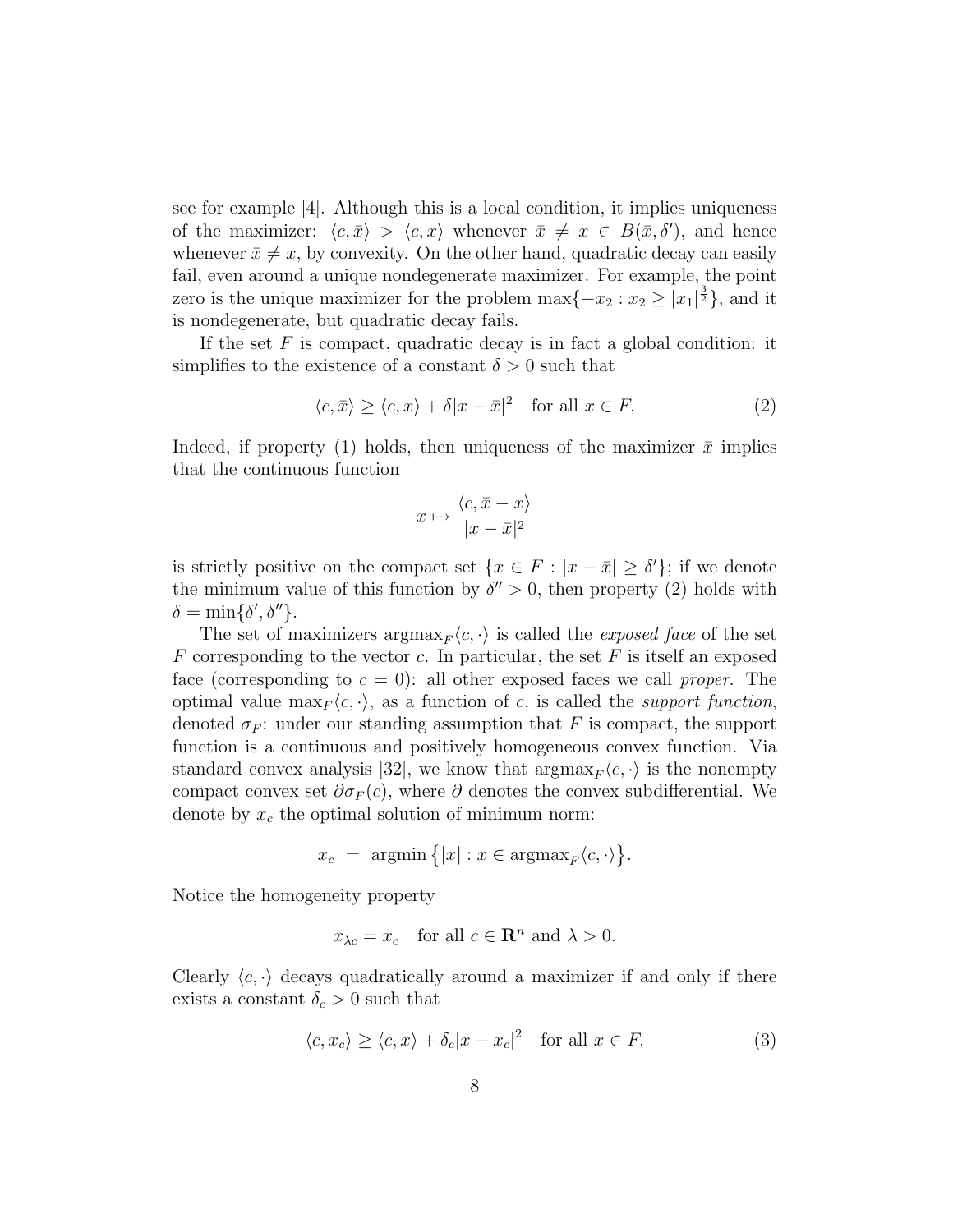We aim to show good behavior of the optimization problem  $\max_F \langle c, \cdot \rangle$ for objective vectors c lying in some large subset of  $\mathbb{R}^n$ , or equivalently, by scaling c, the sphere  $S^{n-1}$ .

We begin our development with a well-known result (cf. [11]) proved by an easy and standard argument.

Proposition 1 (Generic uniqueness). Consider a nonempty compact convex set  $F \subset \mathbb{R}^n$ . For all nonzero vectors c lying in a topologically generic and full-measure cone in  $\mathbf{R}^n$ , the linear functional  $\langle c, \cdot \rangle$  has a unique maximizer over F.

**Proof.** The set of optimal solutions is a singleton (namely  $\{x_c\}$ ) if and only if the support function  $\sigma_F$  is differentiable at c. Being a finite convex function, the set of points of differentiability is both topologically generic and full-measure in  $\mathbb{R}^n$  [30], and by positive homogeneity, it is also closed under strictly positive scalar multiplication.  $\Box$ 

In fact a stronger result holds almost surely.

Proposition 2 (Generic quadratic decay). Consider a nonempty compact convex set  $F \subset \mathbb{R}^n$ . Denote by K the set of vectors  $c \in \mathbb{R}^n$  such that the linear functional  $\langle c, \cdot \rangle$  decays quadratically around a maximizer over F. Then the cone  $K \cup \{0\}$  is full-measure in  $\mathbb{R}^n$ .

**Proof.** It is easy to check that the set  $K$  is closed under strictly positive scalar multiplication, so the set  $K \cup \{0\}$  is certainly a cone. Alexandrov's Theorem ([34, Theorem 13.51]) applied to the finite convex function  $\sigma_F$  shows that there exists a full-measure subset A of  $\mathbb{R}^n$  at each point of which  $\sigma_F$ has a quadratic expansion. In particular,  $\sigma_F$  has gradient  $\nabla \sigma_F(c) = x_c$  for all vectors  $c \in A$ , and in view of [34, Definition 13.1(c)], we have, for any fixed vector  $\bar{c} \in A$ , that there exists a positive semidefinite matrix S such that vectors  $c \in \mathbb{R}^n$  near  $\bar{c}$  satisfy

$$
\sigma_F(c) = \sigma_F(\bar{c}) + \langle \nabla \sigma_F(\bar{c}), c - \bar{c} \rangle + \frac{1}{2} \langle S(c - \bar{c}), c - \bar{c} \rangle + o(|c - \bar{c}|^2).
$$

Hence there exist constants  $\varepsilon > 0$  and  $\rho > 0$  such that for all  $c \in B(\bar{c}, \varepsilon)$  we have

$$
\sigma_F(c) \leq \sigma_F(\bar{c}) + \langle x_{\bar{c}}, c - \bar{c} \rangle + \frac{\rho}{2}|c - \bar{c}|^2.
$$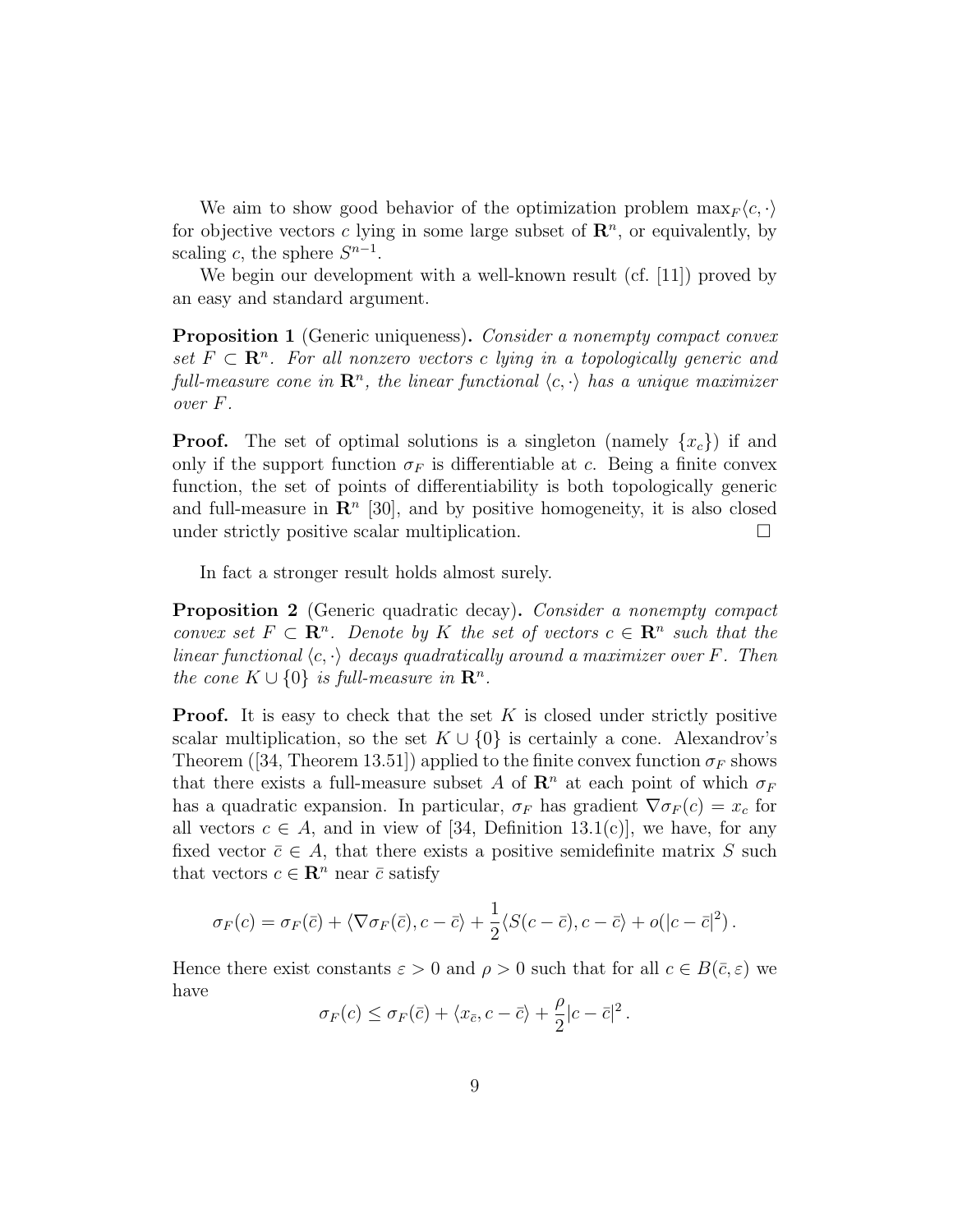Further, we can clearly assume

$$
\varepsilon^{-1}\operatorname{diam}\left(F\right) < \rho. \tag{4}
$$

Now consider any point  $x \in F$ . Since the Fenchel conjugate of the function  $\sigma_F$  is just the indicator function of F, we deduce successively

$$
0 = \sigma_F^*(x) = \sup_{c \in \mathbf{R}^n} \{ \langle x, c \rangle - \sigma_F(c) \}
$$
  
\n
$$
\geq \sup_{c \in B(\bar{c}, \varepsilon)} \{ \langle x, c \rangle - \sigma_F(c) \}
$$
  
\n
$$
\geq \sup_{c \in B(\bar{c}, \varepsilon)} \{ \langle x, c \rangle - \sigma_F(\bar{c}) - \langle x_{\bar{c}}, c - \bar{c} \rangle - \frac{\rho}{2} |c - \bar{c}|^2 \}
$$
  
\n
$$
= \sup_{c \in B(\bar{c}, \varepsilon)} \{ \langle x - x_{\bar{c}}, c \rangle - \frac{\rho}{2} |c - \bar{c}|^2 \}
$$
  
\n
$$
= \langle x - x_{\bar{c}}, \bar{c} \rangle + \sup_{u \in B(0, \varepsilon)} \{ \langle x - x_{\bar{c}}, u \rangle - \frac{\rho}{2} |u|^2 \}.
$$

In view of inequality (4), it is easy to see that the above supremum is attained at the point  $u = \rho^{-1}(x - x_{\bar{c}}) \in B(0, \varepsilon)$ . Replacing this value in the above inequality we deduce

$$
0 \ge \langle x - x_{\bar{c}}, \bar{c} \rangle + \frac{1}{2\rho} |x - x_{\bar{c}}|^2, \quad \text{for all } x \in F.
$$

which yields the asserted equation with  $\delta_c = (2\rho)^{-1}$ . Thus we have shown  $A \subset K$ , and the result follows.

We next follow an argument analogous to that of [29] to show that nondegeneracy is also a generic property. To prove this result, it suffices to consider the special case when the interior of the set  $F$  contains the point zero. We then relate nondegeneracy to the facial structure of the polar set

$$
F^{\circ} = \{c \in \mathbf{R}^n : \langle c, x \rangle \le 1 \text{ for all } x \in F\},\
$$

another compact convex set whose interior contains zero.

**Proposition 3** (Normal representation of polar exposed faces). Suppose zero lies in the interior of the compact convex set  $F \subset \mathbb{R}^n$ . Then the proper exposed faces of the polar set  $F^{\circ}$  are those sets of the form

$$
G_{\bar{x}} = \{c \in N_F(\bar{x}) : \langle c, \bar{x} \rangle = 1\},\
$$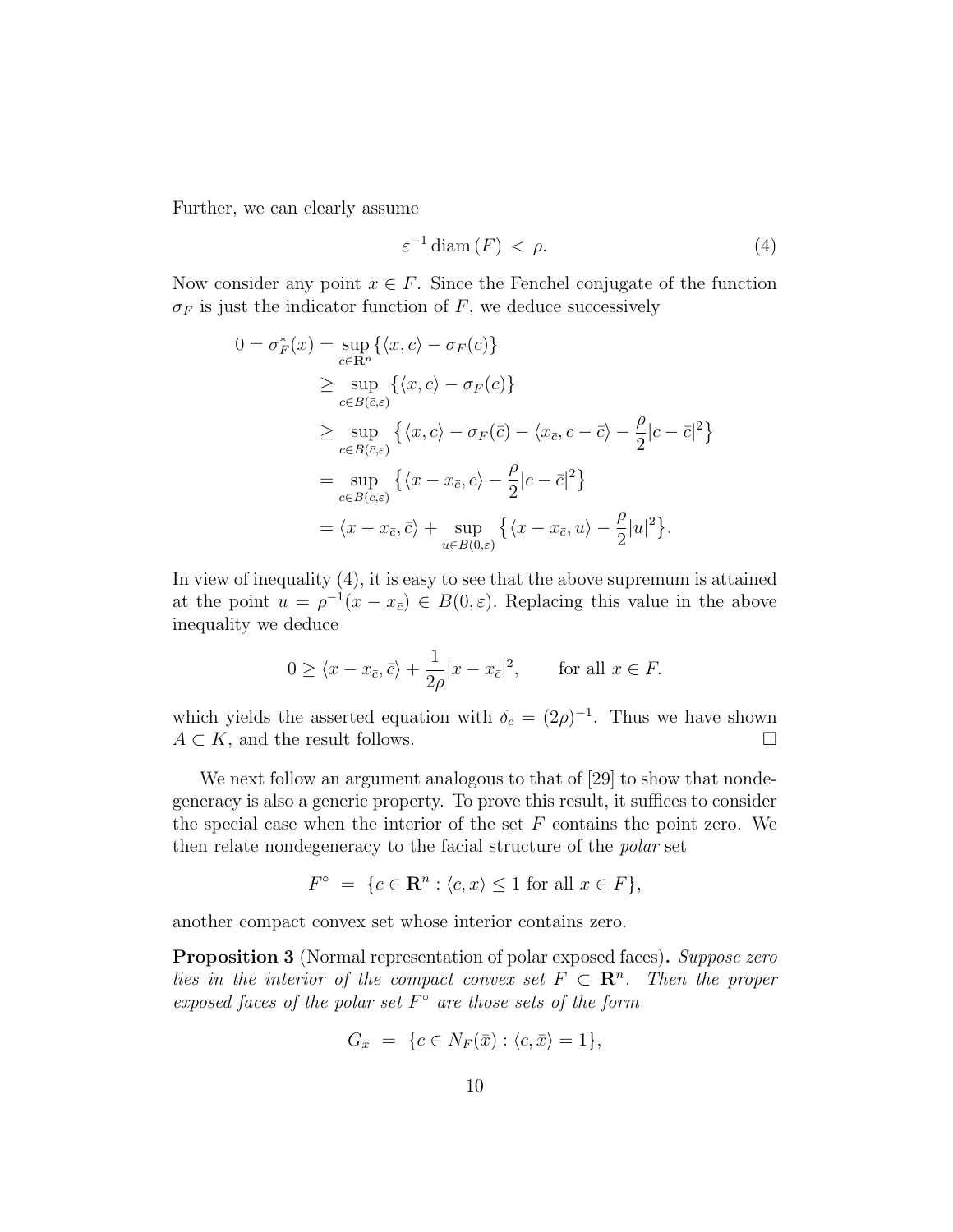for points  $\bar{x}$  on the boundary of F. Furthermore, any such exposed face has relative interior given by

$$
\text{ri } G_{\bar{x}} = \{c \in \text{ri } N_F(\bar{x}) : \langle c, \bar{x} \rangle = 1\}.
$$

**Proof.** For any point  $\bar{x} \in F$  it is easy to see

$$
\{c \in N_F(\bar{x}) : \langle c, \bar{x} \rangle = 1\} = \{c \in F^\circ : \langle c, \bar{x} \rangle = 1\} = \operatorname{argmax}_{F^\circ} \langle \cdot, \bar{x} \rangle.
$$

Thus any such set is certainly an exposed face, and if  $\bar{x}$  is a boundary point of  $F$  (and hence nonzero) then this exposed face must be proper, since it does not contain zero.

Conversely, by definition, any exposed face of  $F^{\circ}$  has the form

$$
G = G_z = \{c \in F^\circ : \sigma_{F^\circ}(z) = \langle c, z \rangle\},\
$$

for some vector  $z \in \mathbb{R}^n$ , and assuming G is proper implies  $z \neq 0$ . By standard convex analysis, the support function  $\sigma_{F^{\circ}}$  is identical to the *gauge function*  $\gamma_F: \mathbf{R}^n \to \mathbf{R}_+$  defined by

$$
\gamma_F(z) = \inf \{ \lambda \in \mathbf{R}_+ : z \in \lambda F \}.
$$

Since  $z \neq 0$ , we know  $\gamma_F(z) > 0$ , so we can define a point  $\bar{x} = \gamma_F(z)^{-1}z$ . By positive homogeneity,  $\gamma_F(\bar{x}) = 1$ , so  $\bar{x}$  lies on the boundary of F, and

$$
G = \{c \in F^{\circ} : \gamma_F(z) = \langle c, z \rangle\}.
$$

The first part of the result follows.

To show the last equation, it suffices to prove that the sets

$$
\{c \in \mathbf{R}^n : \langle c, \bar{x} \rangle = 1\} \text{ and } \text{ri } N_F(\bar{x})
$$

have nonempty intersection (see [32, Thm 6.5]). If not, there exists a separating hyperplane, and hence a nonzero vector  $y \in \mathbb{R}^n$  and a number  $\alpha \in \mathbb{R}$ satisfying, for all vectors  $c \in \mathbb{R}^n$ ,

$$
c \in N_F(\bar{x}) \Rightarrow \langle c, y \rangle \le \alpha
$$
  

$$
\langle c, \bar{x} \rangle = 1 \Rightarrow \langle c, y \rangle \ge \alpha.
$$

The second implication easily shows  $y = \lambda \bar{x}$  for some number  $\lambda > 0$ . Since  $0 \in N_F(\bar{x})$ , the first implication shows  $\alpha \geq 0$ , and consequently, by positive homogeneity,

$$
c \in N_F(\bar{x}) \implies \langle c, y \rangle \le 0,
$$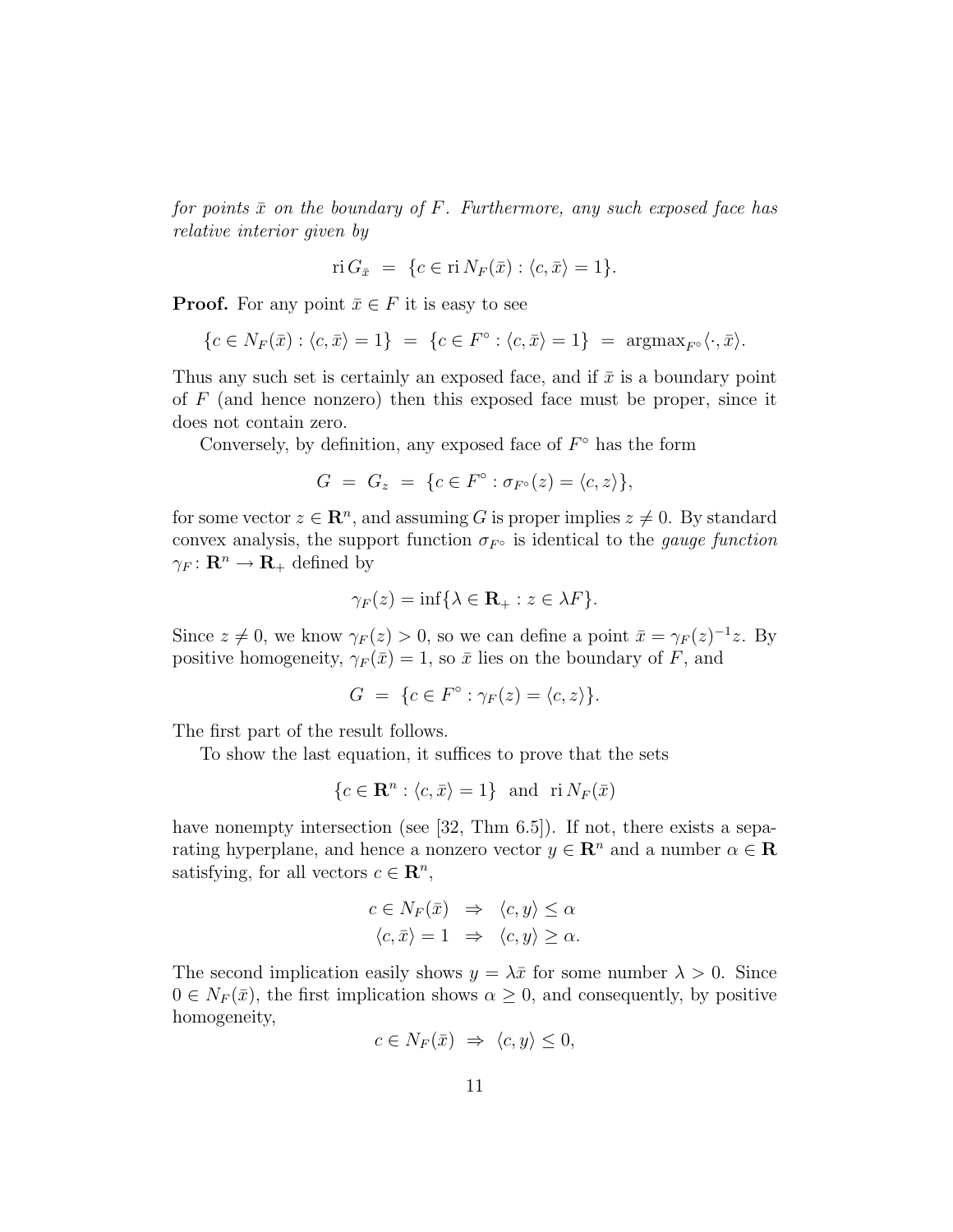and consequently

$$
c \in N_F(\bar{x}) \implies \langle c, \bar{x} \rangle \le 0.
$$

But since  $\bar{x}$  lies on the boundary of the set F, there exists a nonzero vector  $\bar{c} \in N_F(\bar{x})$ , and since zero lies in the interior of F, there exists a number  $\delta > 0$  such that  $\delta \bar{c} \in F$ . Hence

$$
0 \ge \langle \bar{c}, \delta \bar{c} - \bar{x} \rangle > -\langle \bar{c}, \bar{x} \rangle,
$$

which is a contradiction.  $\Box$ 

**Corollary 4.** Suppose the compact convex set  $F \subset \mathbb{R}^n$  contains zero in its interior. Then a vector c lies in the relative interior of a proper exposed face of the polar set  $F^{\circ}$  if and only if the problem  $\max_F \langle c, \cdot \rangle$  has a nondegenerate maximizer with optimal value  $\sigma_F(c) = 1$ .

**Proof.** By the preceding proposition, there exists a point  $\bar{x}$  on the boundary of F such that  $c \in \text{ri } N_F(\bar{x})$  and  $\langle c, \bar{x} \rangle = 1$ . This point  $\bar{x}$  is the desired nondegenerate maximizer, and clearly  $\sigma_F(c) = \langle c, \bar{x} \rangle = 1$ .

Conversely, if  $\bar{x}$  is a nondegenerate maximizer and  $\sigma_F(c) = 1$ , then by definition  $c \in \text{ri } N_F(\bar{x})$  and  $\langle c, \bar{x} \rangle = 1$ . Clearly  $c \neq 0$ , so  $\bar{x}$  must lie on the boundary of F, and the result now follows by the preceding proposition.  $\Box$ 

**Theorem 5** (Generic nondegeneracy). For any nonempty compact convex set  $F \subset \mathbb{R}^n$ , the set of vectors  $c \in \mathbb{R}^n$  with the property that the problem  $\max_F \langle c, \cdot \rangle$  has no nondegenerate maximizers has measure zero.

**Proof.** To prove this result, we use the idea of Hausdorff measure, for which a good basic reference is [35]. We consider the subset  $H$  of the unit sphere consisting of vectors c such that the linear function  $\langle c, \cdot \rangle$  has no nondegenerate maximizers over the set F. The unit sphere has dimension  $n-1$ ; we show that H has  $(n-1)$ -dimensional Hausdorff measure zero. It follows easily that the cone  $\mathbf{R}_{+}H$  has measure zero, which is the result we desire.

We first restrict attention to the case when  $F$  contains zero in its interior. The general case follows easily, first by a translation to ensure zero lies in ri F and then by considering  $\mathbb{R}^n$  as the direct sum of the span of F and its orthogonal complement.

Assume henceforth, therefore, that the compact convex set  $F$  contains zero in its interior. Its polar  $F^{\circ}$  is then another compact convex set containing zero in its interior. Consider the following map from the boundary of  $F^{\circ}$  to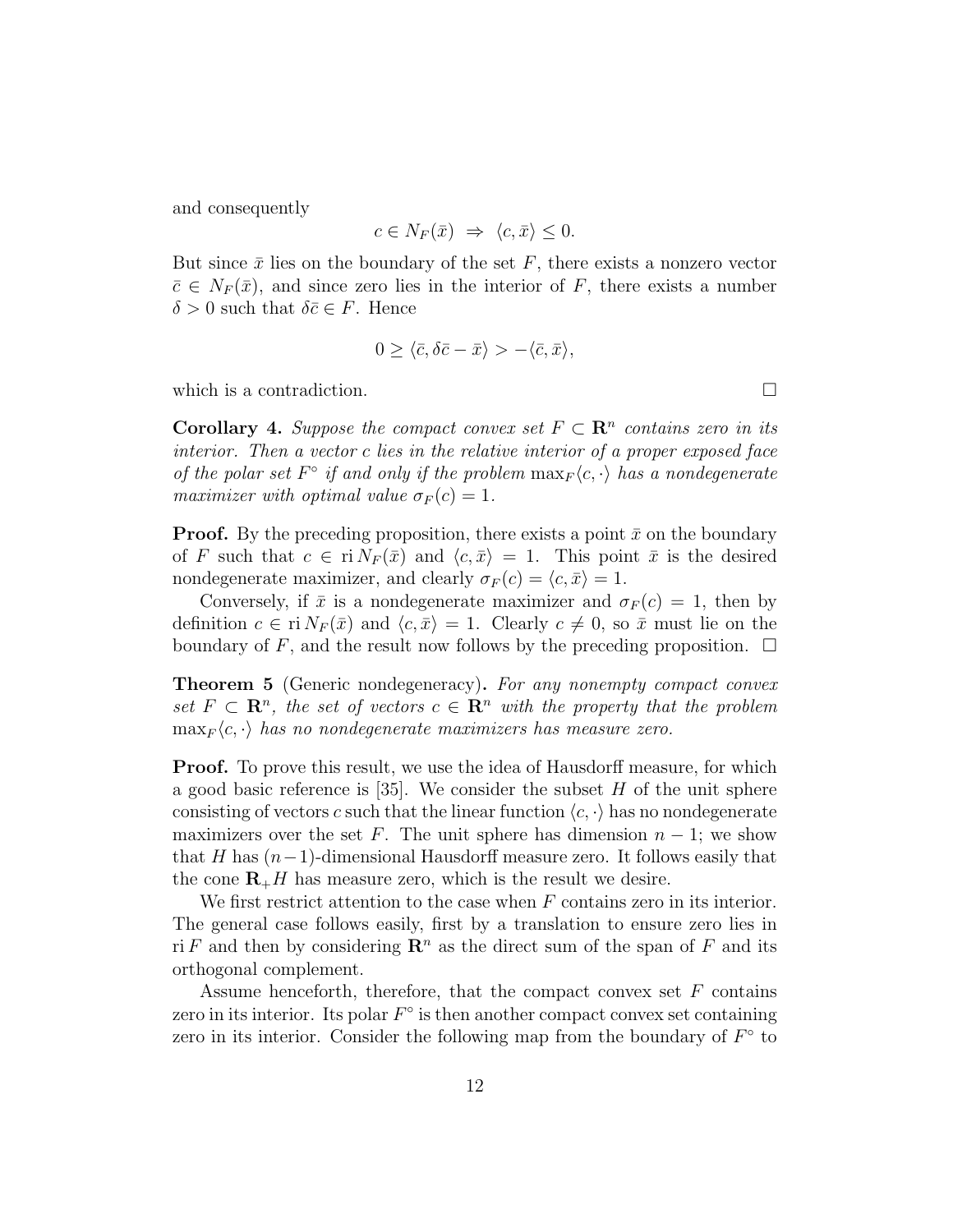the unit sphere  $S^{n-1}$ . We define  $\Phi: \mathrm{bd}(F^{\circ}) \to S^{n-1}$  by  $\Phi(x) = |x|^{-1}x$ . Since the function  $x \mapsto |x|^{-1}$  is locally Lipschitz on  $\mathbb{R}^n \setminus \{0\}$ , it is globally Lipschitz on the compact subset  $\text{bd}(F^{\circ})$ , and hence so is  $\Phi$ . Furthermore,  $\Phi$  is invertible, with inverse  $\Phi^{-1}$ :  $S^{n-1} \to \text{bd}(F^{\circ})$  given by  $\Phi^{-1}(x) = (\gamma_{F^{\circ}}(x))^{-1}x$ . The sublinear function  $\gamma_{F} \circ \sigma_F$  is everywhere finite, and hence Lipschitz, so the function  $x \mapsto (\gamma_{F} \circ (x))^{-1}$  is locally Lipschitz on  $\mathbb{R}^n \setminus \{0\}$ , and hence globally Lipschitz on  $S^{n-1}$ , and therefore so is  $\Phi^{-1}$ . Thus  $\Phi$  is a Lipschitz homeomorphism between the compact sets bd( $F^{\circ}$ ) and  $S^{n-1}$ , with Lipschitz inverse. Consequently, it is easy to see that  $\Phi$  and  $\Phi^{-1}$  preserve sets of Hausdorff measure zero. It therefore suffices to prove the result with  $\text{bd}(F^{\circ})$ in place of  $S^{n-1}$ .

Consider, therefore, any vector  $c \in bd(F^{\circ})$  such that the optimization problem  $\max_F \langle c, \cdot \rangle$  has no nondegenerate maximizers. The intersection of  $F^{\circ}$  with a supporting hyperplane at c gives a proper exposed face G of F containing c. Furthermore, Corollary 4 implies  $c \notin \text{ri } G$ , so c must lie in the relative boundary of G. The result now follows, since by a result of Larman [17], the union of the relative boundaries of the proper faces of an ndimensional compact convex set has  $(n - 1)$ -dimensional Hausdorff measure zero.  $\square$ 

Corollary 6 (Generic nondegenerate maximization and quadratic decay). Denote by L the set of vectors  $c \in \mathbb{R}^n$  such that the linear functional  $\langle c, \cdot \rangle$ decays quadratically around a nondegenerate maximizer over the set F. Then the cone  $L \cup \{0\}$  is full measure in  $\mathbb{R}^n$ .

**Proof.** This result follows by combining Theorem 5 with Proposition 2.  $\Box$ 

It is interesting to compare this approach to nondegeneracy with the development of Pataki and Tunçel [29]. Their framework consists of a primal conic convex program,

$$
\inf_{(L+b)\cap K}\langle d,\cdot\rangle,
$$

where  $L$  is a linear subspace and  $K$  is a pointed closed convex cone with nonempty interior, and a corresponding dual problem

$$
\inf_{(L^{\perp}+d)\cap K^+}\langle b,\cdot\rangle,
$$

where  $K^+$  is the dual cone  $\{s : \langle z, s \rangle \geq 0 \ \forall z \in K\}$ . For simplicity, suppose  $0 \in \text{int } F$ . Then by choosing

$$
d = (-c, 0) \in \mathbf{R}^n \times \mathbf{R}, \quad L = \mathbf{R}^n \times \{0\}, \quad b = (0, 1), \quad K = \mathbf{R}_+(F \times \{1\}),
$$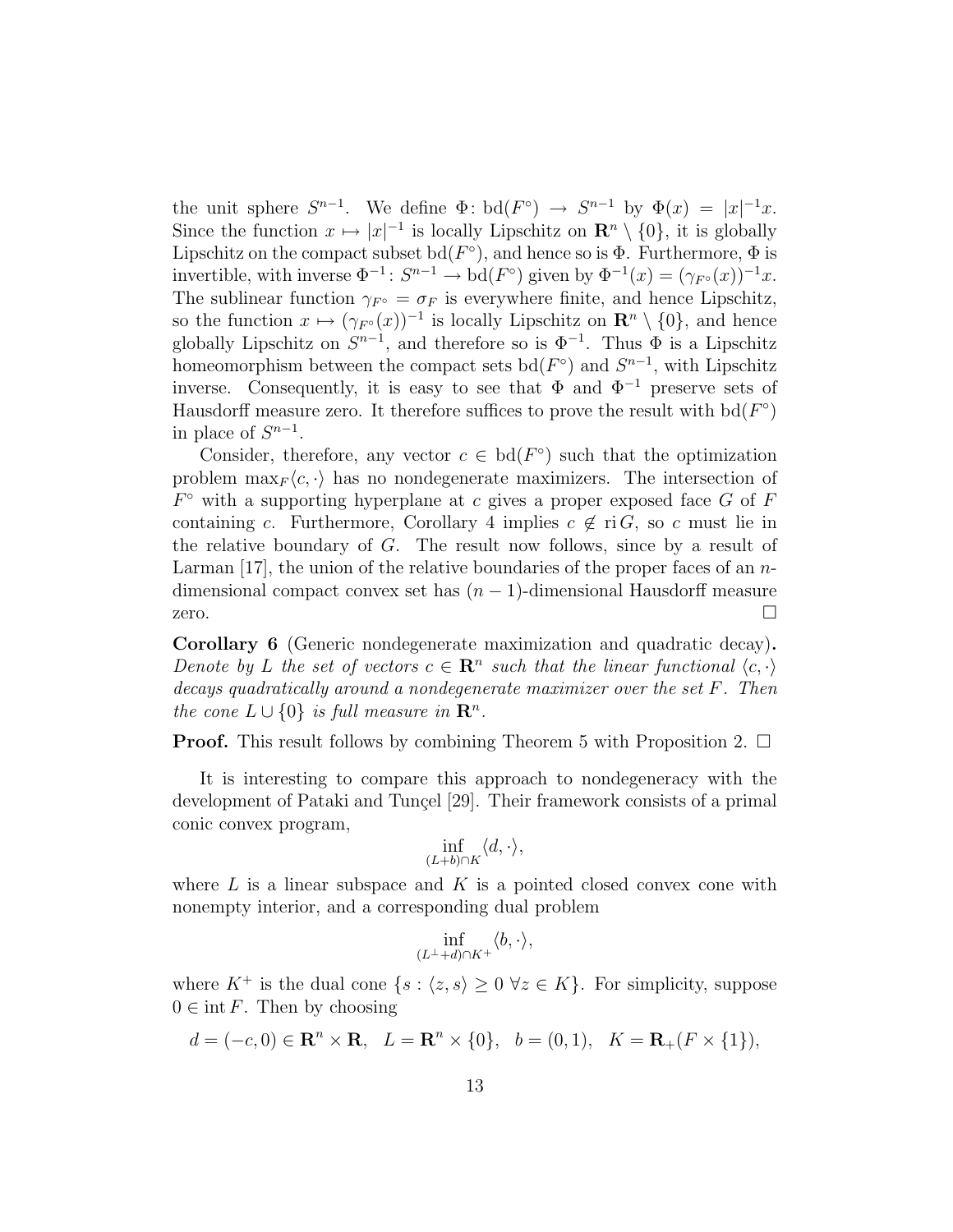we arrive at a primal conic convex program equivalent to  $\max_F \langle c, \cdot \rangle$ . The dual problem is easy to construct (since  $K^+ = \mathbf{R}_+(-F^{\circ} \times \{1\})$ ), and reduces to inf{ $r : (c, r) \in \text{epi } \sigma_F$ }, so the dual optimal solution is  $-(c, \sigma_F(c))$ .

Now suppose the problem  $\max_F \langle c, \cdot \rangle$  has unique solution  $x_c$ . Then the unique optimal solution of the corresponding primal conic convex program is  $(x_c, 1)$ , which lies in the relative interior of the exposed face  $G = \mathbf{R}_+(x_c, 1)$ . In the language of [29], *strict complementarity* in this case amounts to the optimal dual solution lying in the relative interior of the conjugate face, which reduces to

$$
G^{\triangle} = \{(-y, \langle x_c, y \rangle) : y \in N_F(x_c)\}
$$

(via calculations similar to those above). Strict complementarity therefore holds exactly when  $c \in \text{ri } N_F(x_c)$ , the property we refer to as "nondegeneracy". While [29] shows that strict complementarity is a generic property, that result concerns variations to the whole data triple  $(d, b, L)$ , so is independent of ours.

# 3 Semi-algebraic functions and stratification

When our underlying feasible region  $F$  is semi-algebraic, the rather classical arguments we presented in the previous section have much stronger implications. We therefore next introduce the semi-algebraic tools we use, and discuss their immediate implications.

As we remarked in the introduction, a subset of  $\mathbb{R}^n$  is *semi-algebraic* if it is a finite union of sets, each defined by finitely-many polynomial inequalities. A function (or set-valued mapping) is semi-algebraic if its graph is semialgebraic.

Semi-algebraic sets and functions enjoy many structural properties. In particular, every semi-algebraic set can be written as a finite disjoint union of manifolds (or "strata") that fit together in a regular "stratification": see [2], for example, or the exposition in [42, §4.2]. In particular, the dimension of a semi-algebraic set is the maximum of the dimensions of the strata, a number independent of the stratification: see [8, Definition 9.14] for more details.

This paper concerns "generic" properties. It is therefore worth emphasizing that, as an immediate consequence of stratification, the following four properties of semi-algebraic sets  $S \subset \mathbb{R}^n$  are equivalent: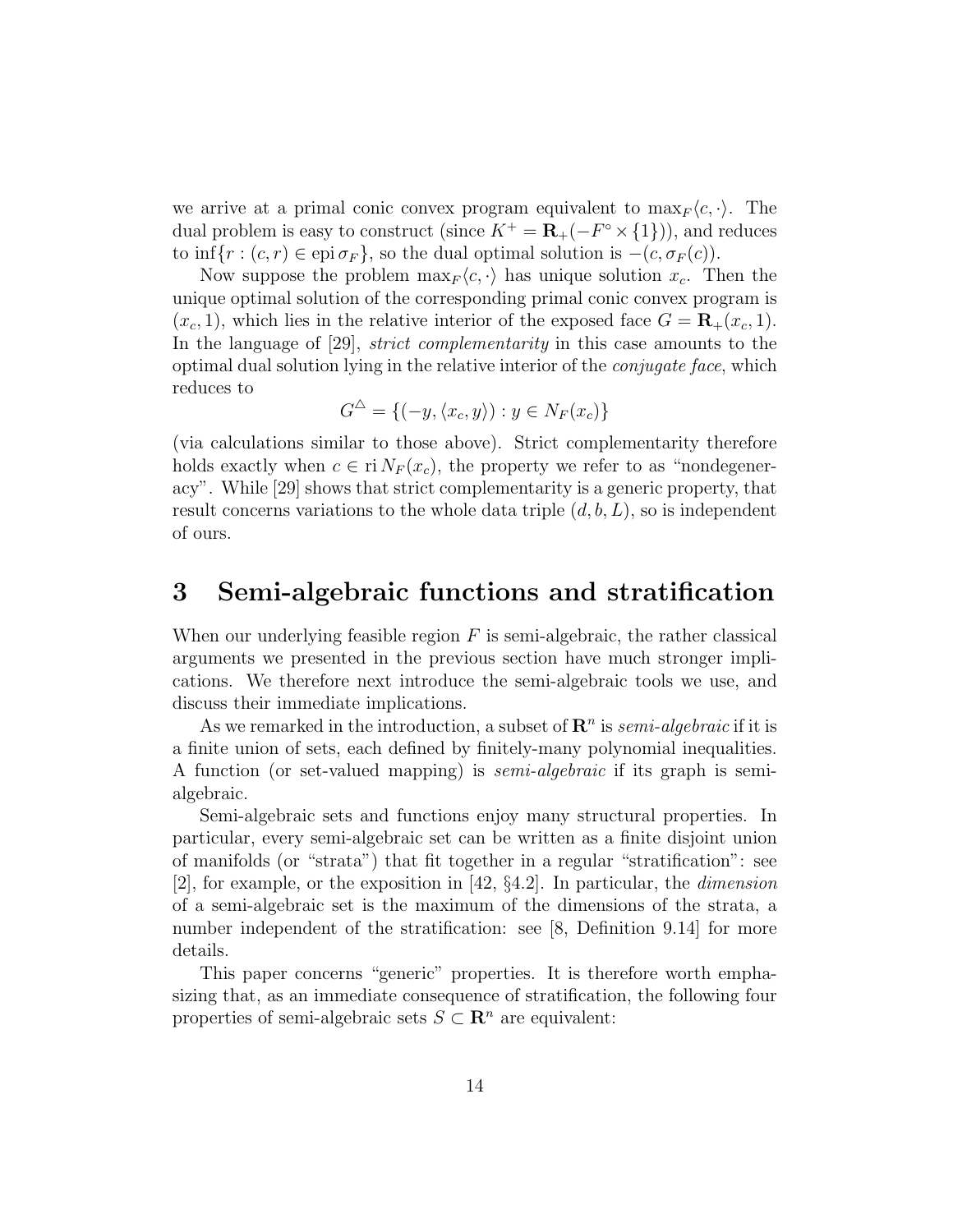- $S$  is dense;
- the dimension of the complement of S is strictly less than  $n$ ;
- $S$  is full-measure;
- $S$  is topologically generic.

To see this, note that the complement  $S<sup>c</sup>$  is semi-algebraic, and hence is a finite union of (relatively open) manifolds  $M_j$ , and by definition, dim  $S^c < n$  if and only if dim  $M_j < n$  for all j. If  $S^c$  is dense, then none of the manifolds  $M_j$ can be open, and hence dim  $M_i < n$  for all j. Conversely, if dim  $M_i < n$  for all j, then each complement  $M_j^c$  is both full-measure and topologically generic, whence so is their intersection, namely S. Since, in general, full-measure or topologically generic sets are always dense, the equivalence follows.

In this paper we make fundamental use of a stratification result. We present a particular case—adapted to our needs—of a more general result: see  $[42, p. 502, \S1.19(2)]$  or  $[24]$  for the statement in its full generality. The result describes a decomposition of the domain of a semi-algebraic function into subdomains on which the function has "constant rank": a smooth function has *constant rank* if its derivative has constant rank throughout its domain. Such functions have a simple canonical form: they are locally equivalent to projections, as described by the following result from basic differential geometry [18, Thm 7.8].

**Proposition 7** (Constant Rank Theorem). Let  $M_1$  and  $M_2$  be two differentiable manifolds, of dimensions  $m_1$  and  $m_2$  respectively, and let  $g : M_1 \to M_2$ be a differentiable mapping of constant rank  $r \leq \min\{m_1, m_2\}$ . Then for every point  $x \in M_1$ , there exist neighborhoods  $O_i$  of zero in  $\mathbb{R}^{m_i}$  and local diffeomorphisms  $\psi_i: O_i \to M_i$  (for  $i = 1, 2$ ) with  $\psi_1(0) = x$  and  $\psi_2(0) = g(x)$ , such that mapping  $\psi_2^{-1} \circ g \circ \psi_1$  is just the projection  $\pi: O_1 \to O_2$  defined by

$$
\pi(y_1, y_2, \dots, y_{m_1}) = (y_1, y_2, \dots, y_r, 0, \dots, 0) \in \mathbf{R}^{m_2}, \quad (y \in O_1). \tag{5}
$$

The key stratification result we use follows. For our purposes in this work, readers unfamiliar with differential geometry could simply replace the term "stratification" by "decomposition into a disjoint union of subsets".

**Proposition 8** (Map stratification). Let  $f : M \to \mathbb{R}^m$  be a semi-algebraic function, where M is a semi-algebraic subset of  $\mathbb{R}^n$ . Then, for any integer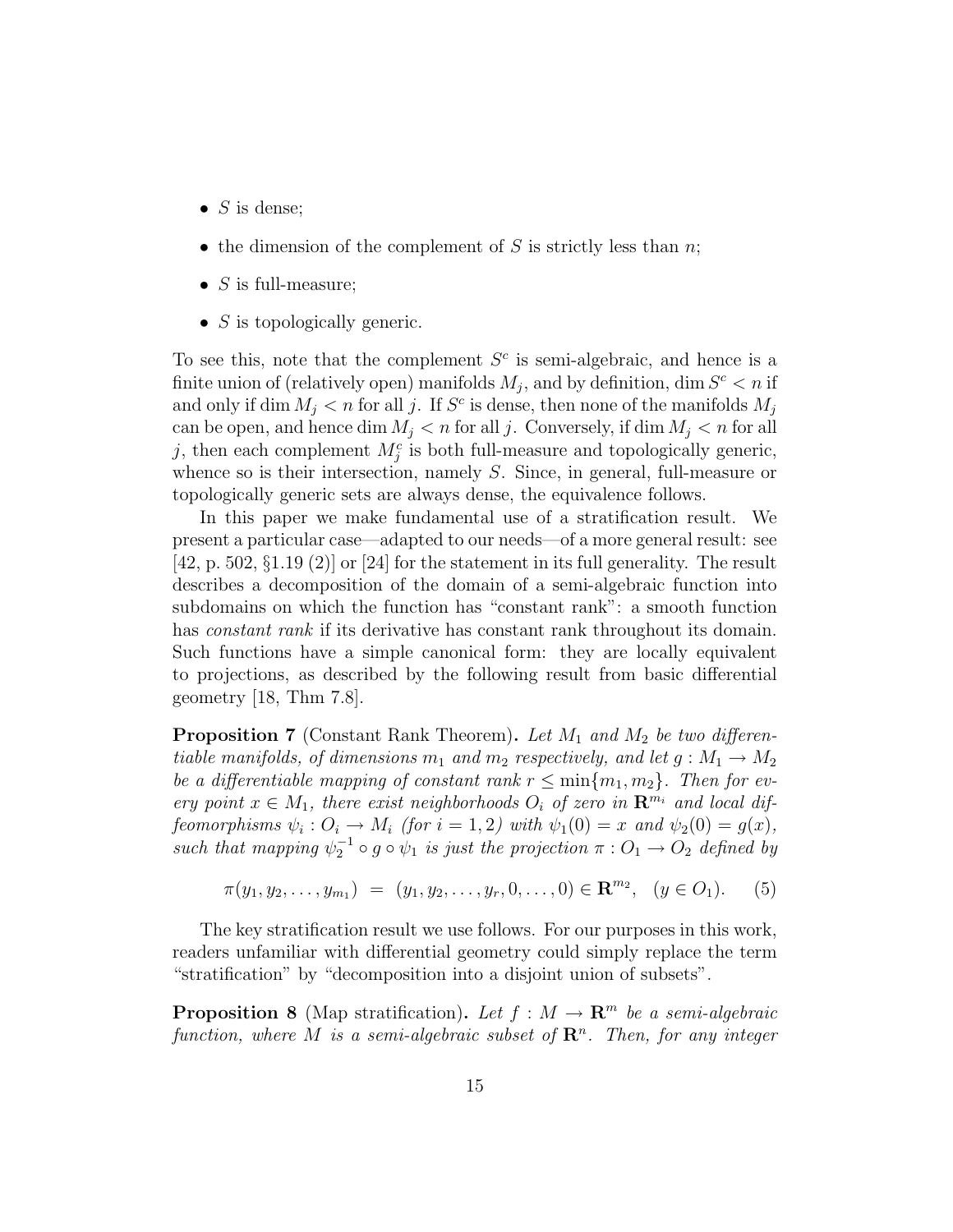$k = 1, 2, \ldots$ , there exist a stratification  $\mathcal{S} = \{S_i\}_i$  of  $M$  into  $C^k$  semi-algebraic submanifolds, and a stratification  $\mathcal T$  of  $\mathbb R^m$  into  $C^k$  semi-algebraic submanifolds, such that the restriction  $f_i$  of f onto each stratum  $S_i \in \mathcal{S}$  is a  $C^k$ semi-algebraic function,  $f_i(S_i) \in \mathcal{T}$ , and  $f_i$  is of constant rank in  $S_i$ .

Note. The term " $C^{k}$ " can in fact be replaced by "real-analytic".

The above proposition yields that each restriction  $f_i: S_i \to f_i(S_i)$  is surjective,  $C^k$ , and of constant rank  $r_i$ . Thus  $r_i$  is also equal to the dimension of the manifold  $f_i(S_i)$ :

$$
r_i = \text{rank } f_i = \dim \text{Im}(df_i(x)) = \dim (T_{f_i(S_i)})(f_i(x)), \text{ for all } x \in S_i.
$$

Semi-algebraic assumptions strengthen conclusions about sensitivity analysis, as the following refinement of Corollary 6 shows.

Corollary 9 (Generic stability). For any nonempty semi-algebraic compact convex set  $F \subset \mathbb{R}^n$ , and any integer  $k = 1, 2, \ldots$ , there exists a dense open semi-algebraic set  $G \subset \mathbb{R}^n$  with the following property. The semi-algebraic map  $c \mapsto x_c$ , taking vectors  $c \in \mathbb{R}^n$  to the minimum-norm solution of the optimization problem  $\max_F \langle c, \cdot \rangle$ , is  $C^k$ -smooth throughout G. Furthermore, for all vectors  $c \in G$ , the objective  $\langle c, \cdot \rangle$  decays quadratically over F around the optimal solution  $x_c$ , and  $c \in \text{ri } N_F(x_c)$ .

**Proof.** The fact that the map  $c \mapsto x_c$  is semi-algebraic follows by a standard argument using the Tarski-Seidenberg Theorem [2, 8]. The existence of a dense open semi-algebraic set  $G' \subset \mathbb{R}^n$  on which this map is  $C^k$  follows by applying the stratification result. Consider the full-measure set  $L$  guaranteed by Corollary 6. Since the set  $F$  is semi-algebraic, another application of the Tarski-Seidenberg Theorem shows that so is the set  $L$ , and hence it must contain a dense open semi-algebraic subset, again using the stratification result. The result follows by defining  $G = G' \cap L$ .

We can replace the term  $C^{k}$  with "real-analytic".

### 4 Partial smoothness

The generic stability result, Corollary 9, does not yet capture the full force of classical sensitivity analysis under the second-order sufficient conditions,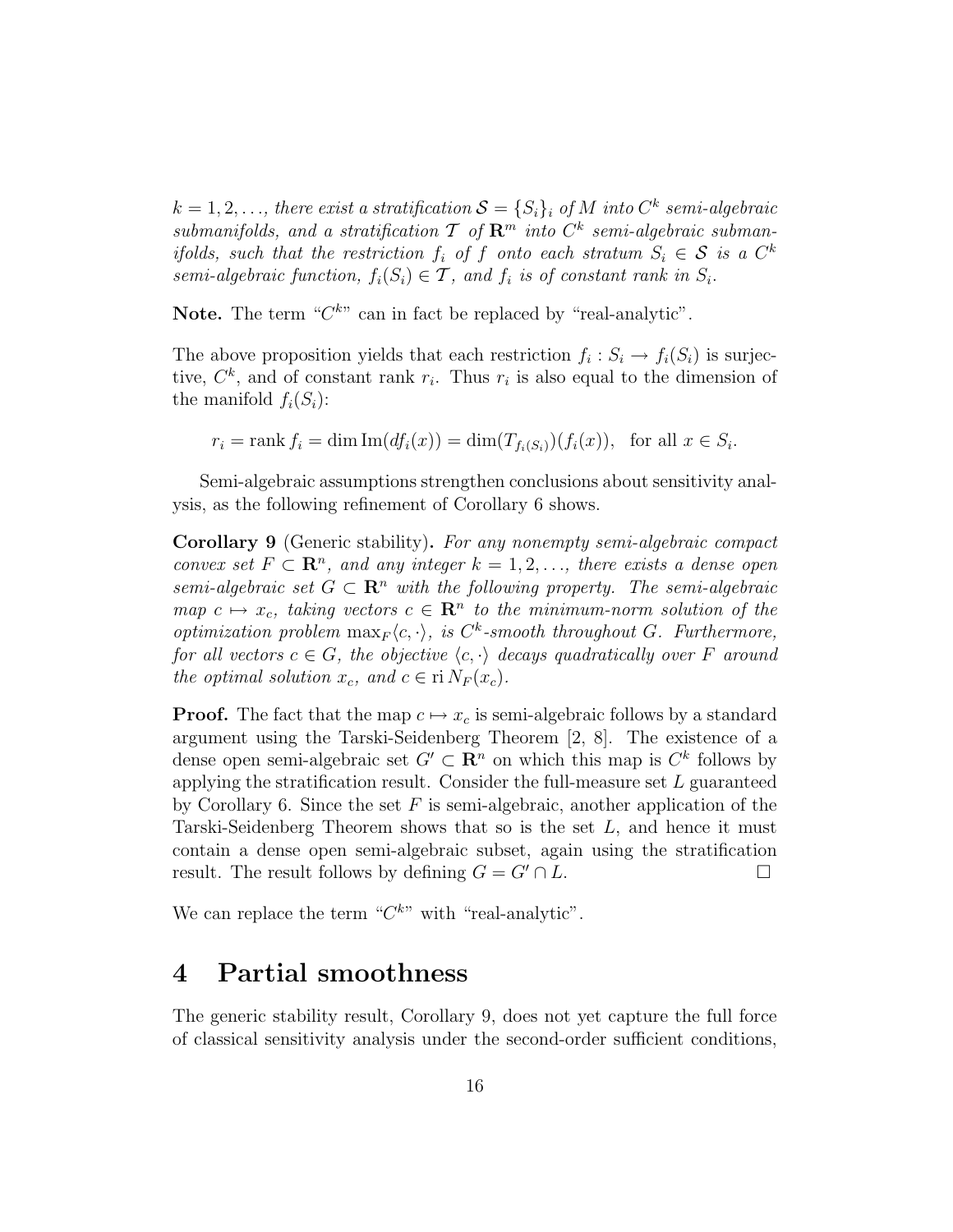because it lacks the active set philosophy. We turn next, therefore, to the idea of partial smoothness introduced in [21], specialized to the case of a convex set  $F$ . This idea involves a continuity property of the normal cone mapping  $N_F$ , so we first recall the definition of continuity for a set-valued mapping.

In general, for two metric spaces  $X$  and  $Y$  and a set-valued mapping  $T: X \rightrightarrows Y$ , we say (cf. [30, 34]) that T is *outer semicontinuous* at a point  $\bar{x} \in X$  if, for any sequence of points  $x^r \in X$  converging to  $\bar{x}$  and any sequence of points  $y^r \in T(x^r)$  converging to  $\bar{y}$ , we must have  $\bar{y} \in T(\bar{x})$ . On the other hand, we say that T is *inner semicontinuous* at  $\bar{x}$  if, for any sequence of points  $x^r \in X$  converging to  $\bar{x}$  and any point  $\bar{y} \in T(\bar{x})$ , there exists a sequence  $y^r \in Y$  converging to  $\bar{y}$  such that  $y^r \in T(x^r)$  for all large r. If both properties hold, we call T *continuous* at  $\bar{x}$ .

Definition 10. A closed convex set  $F \subset \mathbb{R}^n$  is called partly smooth at a point  $\bar{x} \in F$  relative to a set  $\mathcal{M} \subset F$  if the following properties hold:

- (i) M is a  $C^2$  manifold around  $\bar{x}$  (called the *active manifold*).
- (ii) The normal cone mapping  $x \mapsto N_F(x)$ , restricted to the domain M, is continuous at  $\bar{x}$ .

(iii) 
$$
N_{\mathcal{M}}(\bar{x}) = N_F(\bar{x}) - N_F(\bar{x}).
$$

Some comments are in order about this definition, which, in this convex case, was shown in [21] to be exactly equivalent to the definition of an *identifiable* surface introduced by Wright [43].

The idea of a manifold that we use here is rudimentary. Following [34], we say that a set  $\mathcal{M} \subset \mathbb{R}^n$  is a  $C^2$  manifold (of codimension m) around a point  $\bar{x} \in \mathcal{M}$  if there exists a  $C^2$  map  $G: \mathbb{R}^n \to \mathbb{R}^m$  with the properties that  $G(\bar{x}) = 0$ , the derivative map  $dG(\bar{x}): \mathbb{R}^n \to \mathbb{R}^m$  is surjective and the inverse image  $G^{-1}(0)$  coincides with M on a neighborhood of  $\bar{x}$ : we refer to  $G(x) = 0$  as a *local equation* for M. We remark that, in the standard language of differential geometry,  $C^2$  submanifolds of  $\mathbb{R}^n$  have this property around every point.

The definition of partial smoothness involves several interpretations of the normal cone. Given a point  $x \in F$ , the set  $N_F(x)$  is the usual normal cone, in the sense of convex analysis [32]. We can regard  $N_F$  as a set-valued mapping  $x \mapsto N_F(x)$ . On the other hand,  $N_{\mathcal{M}}(\bar{x})$  is the normal space in the usual sense of differential geometry: the orthogonal complement of the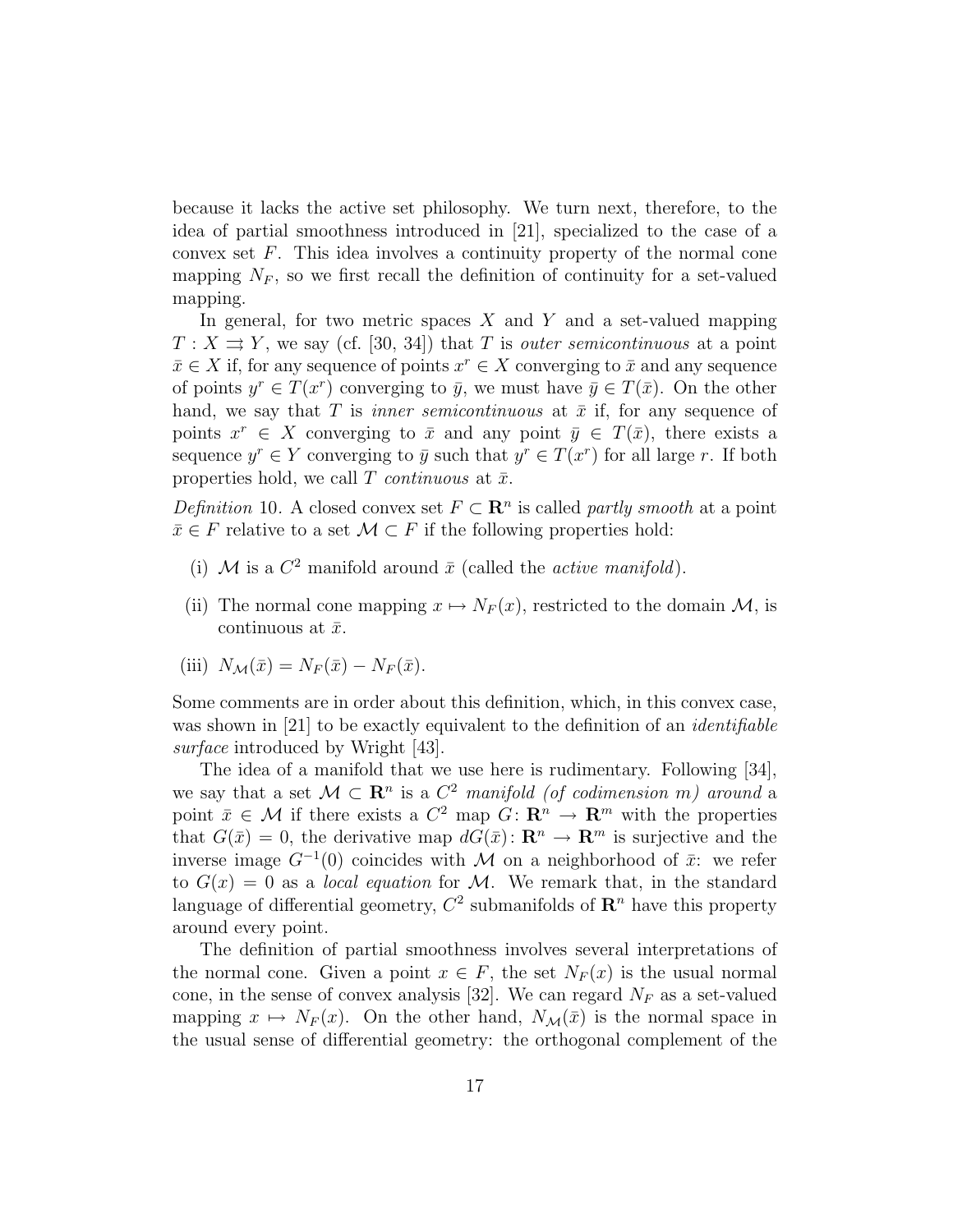tangent space  $T_{\mathcal{M}}(\bar{x})$ . Given a representation as above of the set  $\mathcal M$  as  $G^{-1}(0)$ (locally),  $T_M(\bar{x})$  is just the null space of the derivative  $dG(\bar{x})$  (independent of the choice of the map G). The definition of both  $N_F(\bar{x})$  and  $N_{\mathcal{M}}(\bar{x})$  are subsumed by the more general variational-analytic idea of the normal cone developed in [34, 27].

Geometrically, condition (iii) guarantees that the set  $F$  has a "sharpness" property around the active manifold  $\mathcal{M}$ , as illustrated in the following simple examples.

*Example* 1 (sharpness). In the space  $\mathbb{R}^3$ , define sets

$$
F_1 = \{(u, v, w) : w \ge u^2 + |v|\}
$$
  
\n
$$
F_2 = \{(u, v, w) : w \ge (|u| + |v|)^2\}
$$
  
\n
$$
\mathcal{M} = \{(t, 0, t^2) : t \in (-1, 1)\}.
$$

Then the closed convex set  $F_1$  is partly smooth at the point  $\bar{x} = (0, 0, 0)$ relative to the active manifold  $M$ . On the other hand, the closed convex set  $F_2$  is not: an easy calculation shows

$$
N_{F_2}(0,0,0) = \{(0,0,w) : w \le 0\}
$$
  

$$
N_{\mathcal{M}}(0,0,0) = \{(0,v,w) : v, w \in \mathbf{R}\},\
$$

so condition (iii) fails.  $\Box$ 

It is standard and easy to check that the set-valued mapping  $x \mapsto N_F(x)$ is always outer semicontinuous on the set  $F$ , and hence on  $\mathcal M$ . Part (ii) of the definition of partial smoothness therefore reduces to the inner semicontinuity property. The following example illustrates how this continuity property can fail.

*Example* 2 (failure of normal continuity). In the space  $\mathbb{R}^3$ , define sets

$$
F = \{(u, v, w) : v \ge 0, w \ge 0, v + w \ge u^2\}
$$
  

$$
\mathcal{M} = \{(t, t^2, 0) : t \in (-1, 1)\}.
$$

The set  $F$  is closed and convex, and conditions (i) and (iii) are satisfied at the point  $\bar{x} = (0, 0, 0)$ . However, condition (ii) fails, since the normal cone mapping is discontinuous at zero, relative to  $\mathcal M$ .

While not obvious from the above definition, the active manifold for a partly smooth convex set is locally unique around the point of interest: see [13, Cor. 4.2].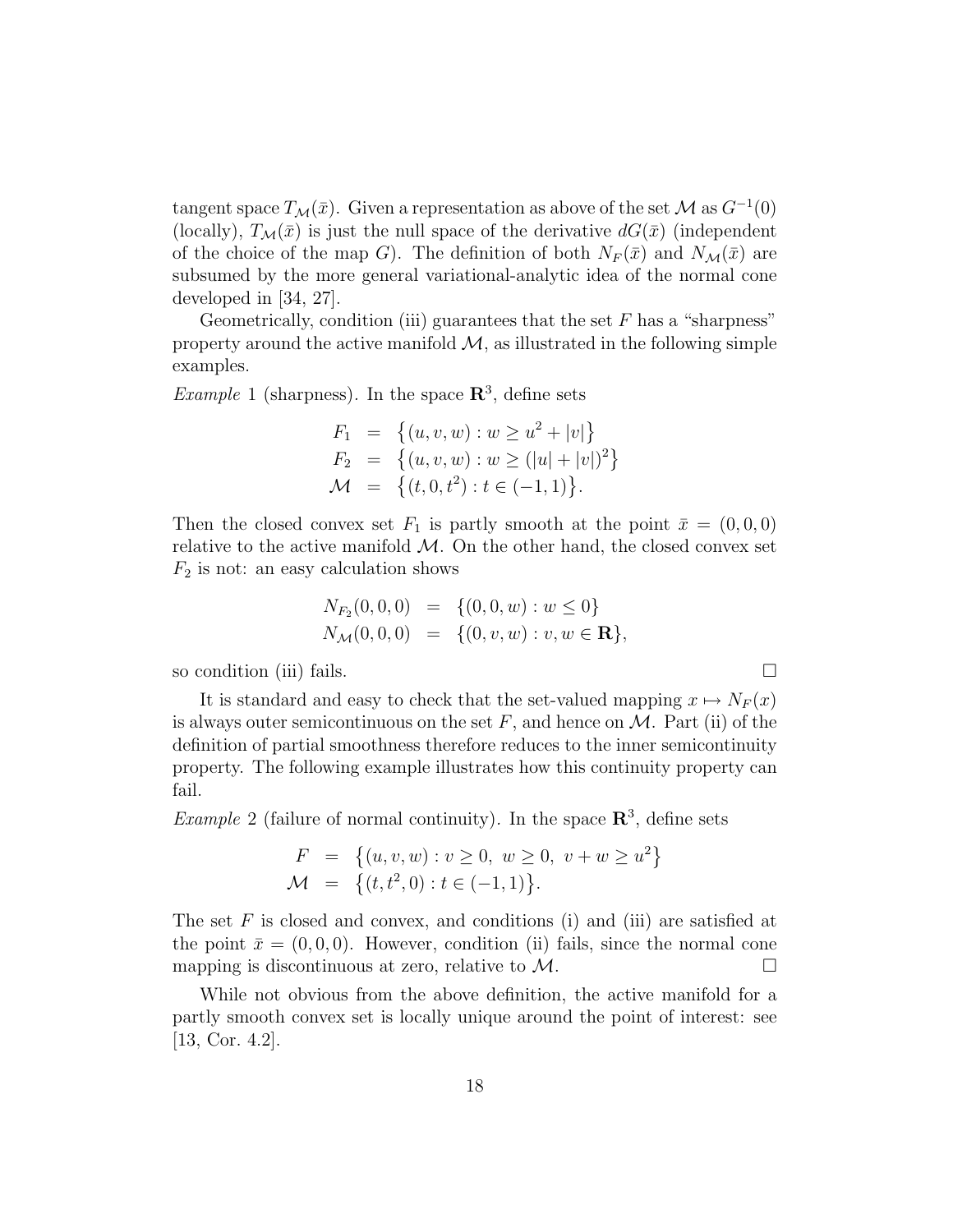For the purposes of sensitivity analysis, partial smoothness is most useful when combined with a second-order sufficiency condition, captured by the following definition.

Definition 11. Consider a vector  $\bar{c} \in \mathbb{R}^n$  and a closed convex set  $F \subset \mathbb{R}^n$ that is partly smooth at a point  $\bar{x} \in \text{argmax}_F \langle \bar{c}, \cdot \rangle$  relative to a set  $\mathcal{M} \subset F$ . We say that  $\bar{x}$  is *strongly critical* if the following properties hold:

- (i) Nondegeneracy:  $\bar{c} \in \text{ri } N_F(\bar{x})$ .
- (ii) Quadratic decay: There exists a constant  $\delta > 0$  such that

$$
\langle \bar{c}, \bar{x} \rangle \ge \langle \bar{c}, x \rangle + \delta |x - \bar{x}|^2
$$
 for all  $x \in \mathcal{M}$  sufficiently near  $\bar{x}$ .

The nondegeneracy condition is analogous to the "strict complementarity" condition in classical nonlinear programming. The classical tangent cone  $T_F(\bar{x}) = \text{cl } \mathbf{R}_+(F - \bar{x})$  and the normal cone  $N_F(\bar{x})$  are mutually dual, so

$$
\bar{c} \in N_F(\bar{x}) \iff \langle \bar{c}, d \rangle \le 0 \text{ for all } d \in T_F(\bar{x}),
$$

whereas [32, Thm 13.1] shows

$$
\bar{c} \in \text{ri } N_F(\bar{x}) \iff \langle \bar{c}, d \rangle < 0 \text{ for all } d \in T_F(\bar{x}) \setminus (-T_F(\bar{x})).
$$

Just as in the nonlinear programming case, assumptions (i) and (ii) yield uniqueness of the maximizer  $\bar{x}$  for the optimization problem  $\max_F \langle \bar{c}, \cdot \rangle$ . The following analogue of classical sensitivity results shows that strong criticality also implies that good sensitivity properties hold, and that the active manifold, locally, is simply the set of optimal solutions of perturbed problems.

**Theorem 12** (second-order sufficiency). Consider a vector  $\bar{c} \in \mathbb{R}^n$  and a compact convex set  $F \subset \mathbb{R}^n$  that is partly smooth at a point  $\bar{x} \in \operatorname{argmax}_F \langle \bar{c}, \cdot \rangle$ relative to a set  $\mathcal{M} \subset F$ . Assume  $\bar{x}$  is strongly critical. Then  $\langle \bar{c}, \cdot \rangle$  is maximized over F by  $\bar{x}$ , and decays quadratically around it. Furthermore, there exists a neighborhood U of  $\bar{c}$  and a  $C^1$  map from U to M, denoted  $c \mapsto x_c$ , mapping a vector  $c \in U$  to the unique optimal solution  $x_c$  of the perturbed problem  $\max_F \langle c, \cdot \rangle$ . The set  $\{x_c : c \in U\}$  is locally identical to M near  $\bar{x}$ .

With the exception of the last statement, this result can be found in [21] and [13, Thm 6.2]. The last statement amounts to the observation that every point in M near  $\bar{x}$  can be written as  $x_c$  for some vector  $c \in U$ . Consider any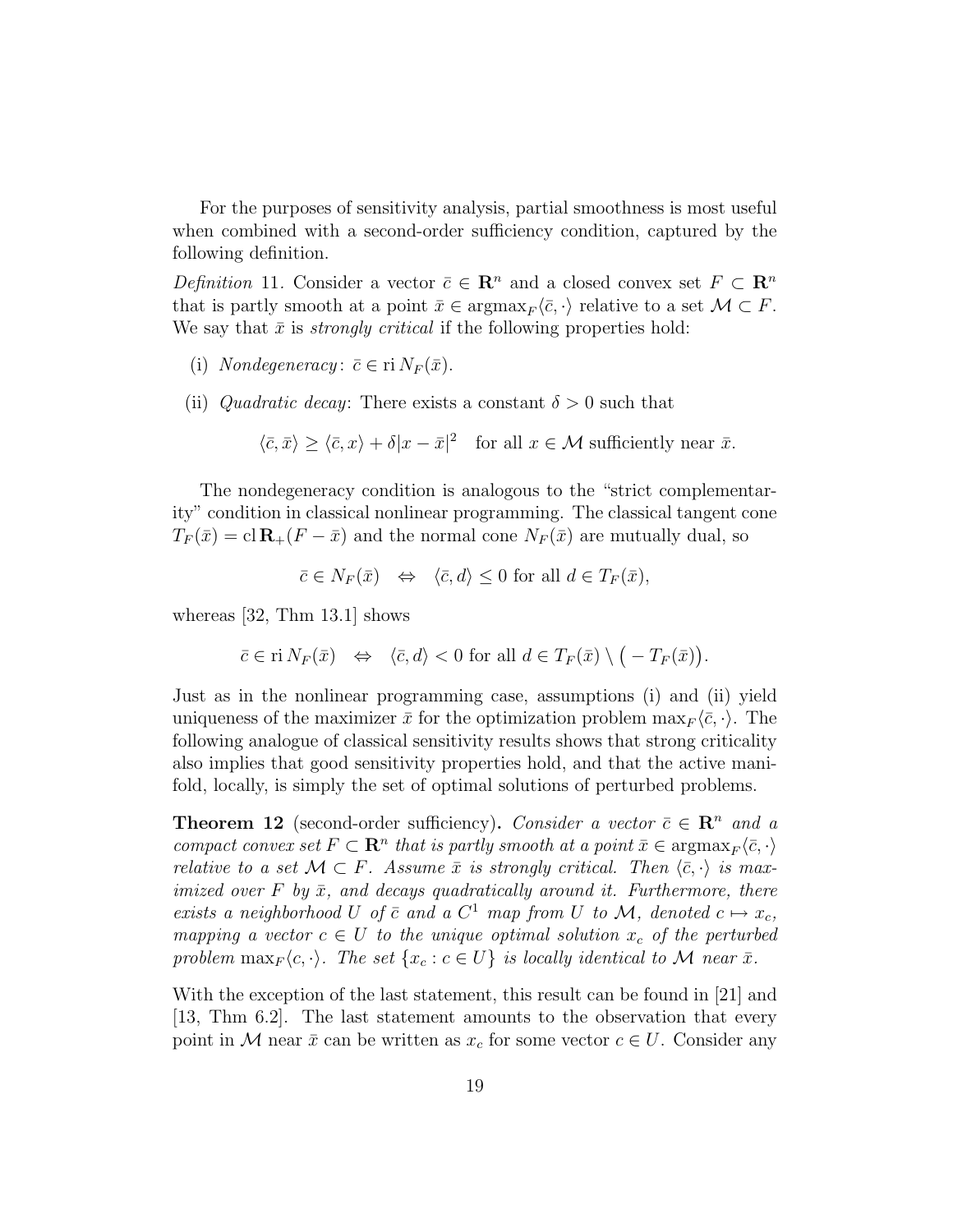sequence  $x^r \in \mathcal{M}$  approaching  $\bar{x}$  for which this representation fails. Since the normal cone mapping  $N_F$  is continuous when restricted to  $\mathcal{M}$ , there exist vectors  $c^r \in N_F(x^r)$  approaching  $\overline{c}$ . Since  $c^r \in U$  for all large indices r, we deduce  $x_r = x_{c_r}$ , which is a contradiction.

Just as in classical sensitivity analysis, the assumptions and conclusions of this theorem can fail, even on straightforward examples. A good illustration is the following example.

*Example* 3. Consider the convex optimization problem over  $\mathbb{R}^3$ ,

$$
\inf\{w : w \ge (|u| + |v|)^2\}.
$$
 (6)

As we perturb the linear objective function slightly, the corresponding optimal solution does not vary smoothly: it may lie on not one but two distinct manifolds containing zero. More precisely, consider the perturbed problem

$$
\inf\{-2au - 2bv + w : w \ge (|u| + |v|)^2\},\
$$

for parameters  $a, b \in \mathbf{R}$ . When  $|a| = |b| \neq 0$ , the optimal solution is not unique. Furthermore, whenever  $|a| \neq |b|$ , the optimal solution is unique, but is given by

$$
\begin{cases}\n(a, 0, a^2) & (|a| > |b|) \\
(0, b, b^2) & (|a| < |b|).\n\end{cases}
$$

Clearly this optimal solution is not a smooth function of the parameters.  $\Box$ 

Nonetheless, following Spingarn and Rockafellar [40], we argue that, for a broad class of concrete optimization problems, such breakdowns are rare, and therefore that partial smoothness and strong criticality are reasonable assumptions. Specifically, we prove in the next section that, for nonempty semi-algebraic compact convex sets  $F$ , the second-order sufficiency assumptions of Theorem 12 hold generically.

### 5 Main result

Henceforth we assume that the nonempty compact convex set  $F \subset \mathbb{R}^n$  is semi-algebraic. Our main result asserts that a generic linear optimization problem over  $F$  has a unique optimal solution, that  $F$  is partly smooth there, and strong criticality holds. The proof we develop shows how the corresponding active manifold arises naturally, by means of Proposition 8 (constant rank stratification) applied to an appropriate function.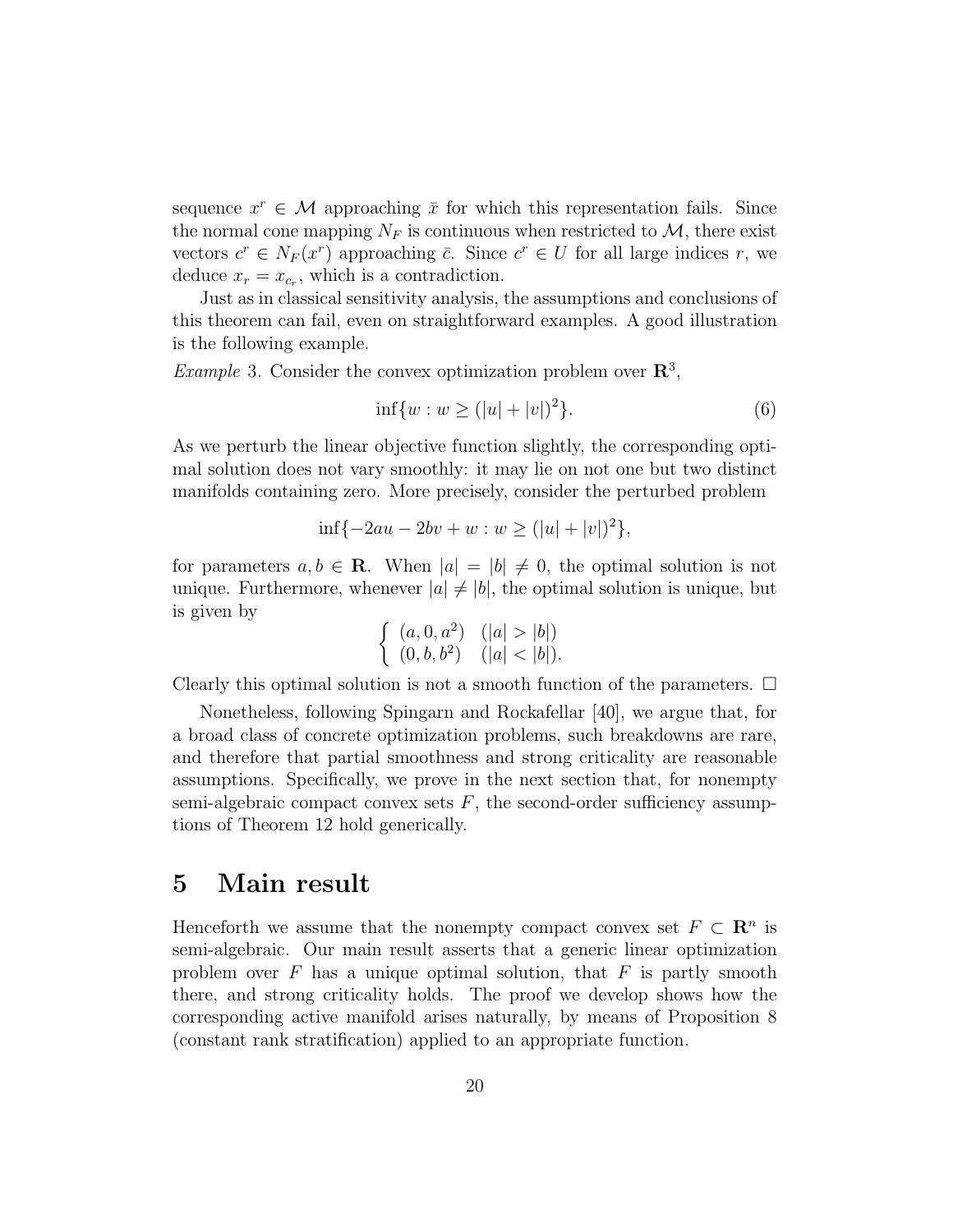**Theorem 13** (Generic partial smoothness). Given any nonempty compact convex semi-algebraic set  $F \subset \mathbb{R}^n$ , for almost all linear objective functions  $\langle c, \cdot \rangle$  (indeed for all nonzero vectors c in a dense open semi-algebraic cone in  $\mathbf{R}^n$ ) the optimization problem  $\max_F \langle c, \cdot \rangle$  has the following properties.

- (i) *Existence of a* nondegenerate maximizer with quadratic decay,  $x_c \in F.$
- (ii) Partial smoothness of F at  $x_c$  relative to a semi-algebraic  $C^2$  manifold  $\mathcal{M}_c \subset F$ .
- (iii) Local uniqueness of the active manifold  $\mathcal{M}_c$  near  $x_c$ , and "local constancy": there exists a semi-algebraic  $C^2$  manifold M such that, for all vectors  $c'$  sufficiently near c, we can choose  $\mathcal{M}_{c'} = \mathcal{M}$ .
- (iv)  $C^1$ -smooth dependence of the unique optimal solution of the perturbed problem  $\max_F \langle c', \cdot \rangle$  as the vector c' varies near c: furthermore, this optimal solution lies on the active manifold M.

Notes: Before we begin the proof, we make some comments about this result. As we have observed, any dense semi-algebraic subset of  $\mathbb{R}^n$  must be full-measure and topologically generic, with a complement whose dimension is strictly less than  $n$ , and it must contain a dense open semi-algebraic subset. By an obvious positive homogeneity argument, it suffices to find a dense semi-algebraic subset of the unit sphere  $S^{n-1}$  on which the conclusions of the theorem hold.

It is interesting to revisit the simple convex optimization problem (6). Truncating the feasible region (by intersecting with the unit ball for example), we obtain a convex compact semi-algebraic set over which the functional  $\bar{c} = (0, 0, -1)$  has a unique maximizer (the origin) satisfying the first generic condition asserted in the theorem, while failing the last three. Thus the vector  $\bar{c}$  lies outside the asserted dense semi-algebraic set.

**Proof.** Let us consider the set-valued mapping  $\tilde{\Phi}: S^{n-1} \rightrightarrows F$  defined by

$$
\tilde{\Phi}(c) = \operatorname{argmax}_{F} \langle c, \cdot \rangle,\tag{7}
$$

so in fact  $\tilde{\Phi} = (\partial \sigma_F)|_{S^{n-1}}$  and

$$
\tilde{\Phi}^{-1}(x) = N_F(x) \cap S^{n-1}.
$$
\n(8)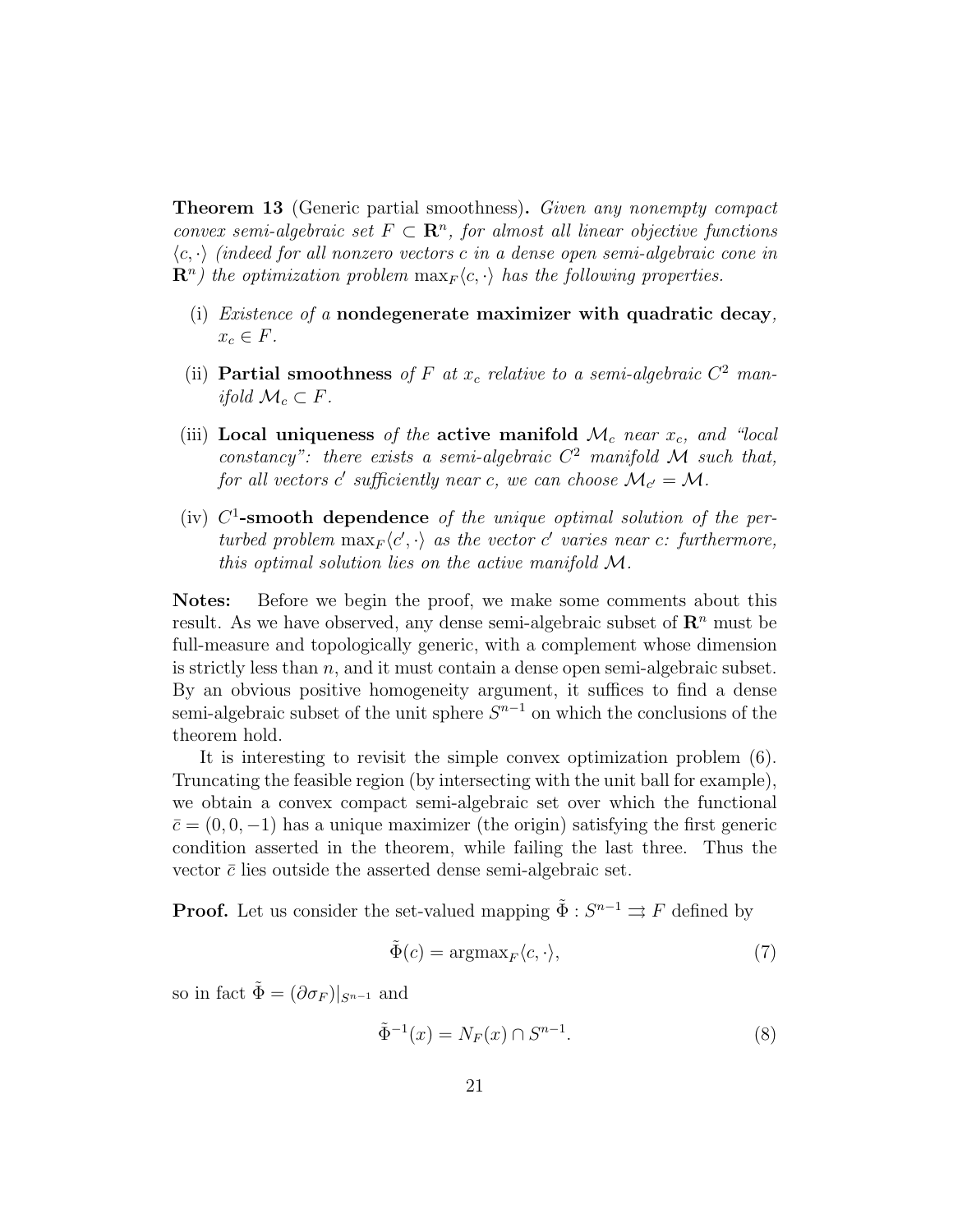The Tarski-Seidenberg Theorem [2, 8] shows that  $\Phi$  is semi-algebraic. Let L denote the subset of  $\mathbb{R}^n$  asserted in Corollary 6. Since  $L \cup \{0\}$  is a dense cone, the set  $D = L \cap S^{n-1}$  is dense in the sphere  $S^{n-1}$ . Since the set F is semialgebraic, so is D, again by the Tarski-Seidenberg Theorem. Consequently, the set

$$
N_* = S^{n-1} \setminus D \tag{9}
$$

has dimension strictly less than  $n-1$ .

Let  $\Phi: D \to F$  denote the restriction of the mapping  $\tilde{\Phi}$  to D, so in other words  $\Phi = (\partial \sigma_F)|_D$ . Observe that  $\Phi$  is single-valued: in our previous notation, for all vectors  $c \in D$  we have  $\Phi(c) = x_c$  and the strict complementarity and quadratic decay conditions hold:

- (i)  $c \in \mathrm{ri}\, N_F(\Phi(c));$
- (ii) for some  $\delta > 0$ ,

$$
\langle c, \Phi(c) \rangle \ge \langle c, x \rangle + \delta |x - \Phi(c)|^2 \quad \text{for all } x \in F.
$$

Applying Proposition 8 (Map stratification) to the semi-algebraic function  $\Phi$ , we arrive at a stratification  $\mathcal{S} = \{S_j\}_{j\in J}$  of D such that for every index  $j \in J$ ,

- $\Phi_j := \Phi|_{S_j}$  is a  $C^2$  function of constant rank;
- $\Phi_j(S_j)$  is a manifold of dimension equal to the rank of  $\Phi_j$ ;
- the image strata  $\{\Phi(S_j)\}_j$  belong to a stratification of  $\mathbb{R}^n$ .

In particular,

$$
D = \bigcup_{j \in J} S_j \tag{10}
$$

and

$$
j_1 \neq j_2 \quad \Rightarrow \qquad \Phi(S_{j_1}) = \Phi(S_{j_2}) \quad \text{or} \quad \Phi(S_{j_1}) \cap \Phi(S_{j_2}) = \emptyset. \tag{11}
$$

Denote the set of strata of full dimension by  $\{S_{j_1},...,S_{j_l}\}$ . Observe that the set

$$
U = \bigcup_{i=1}^{\ell} S_{j_i}
$$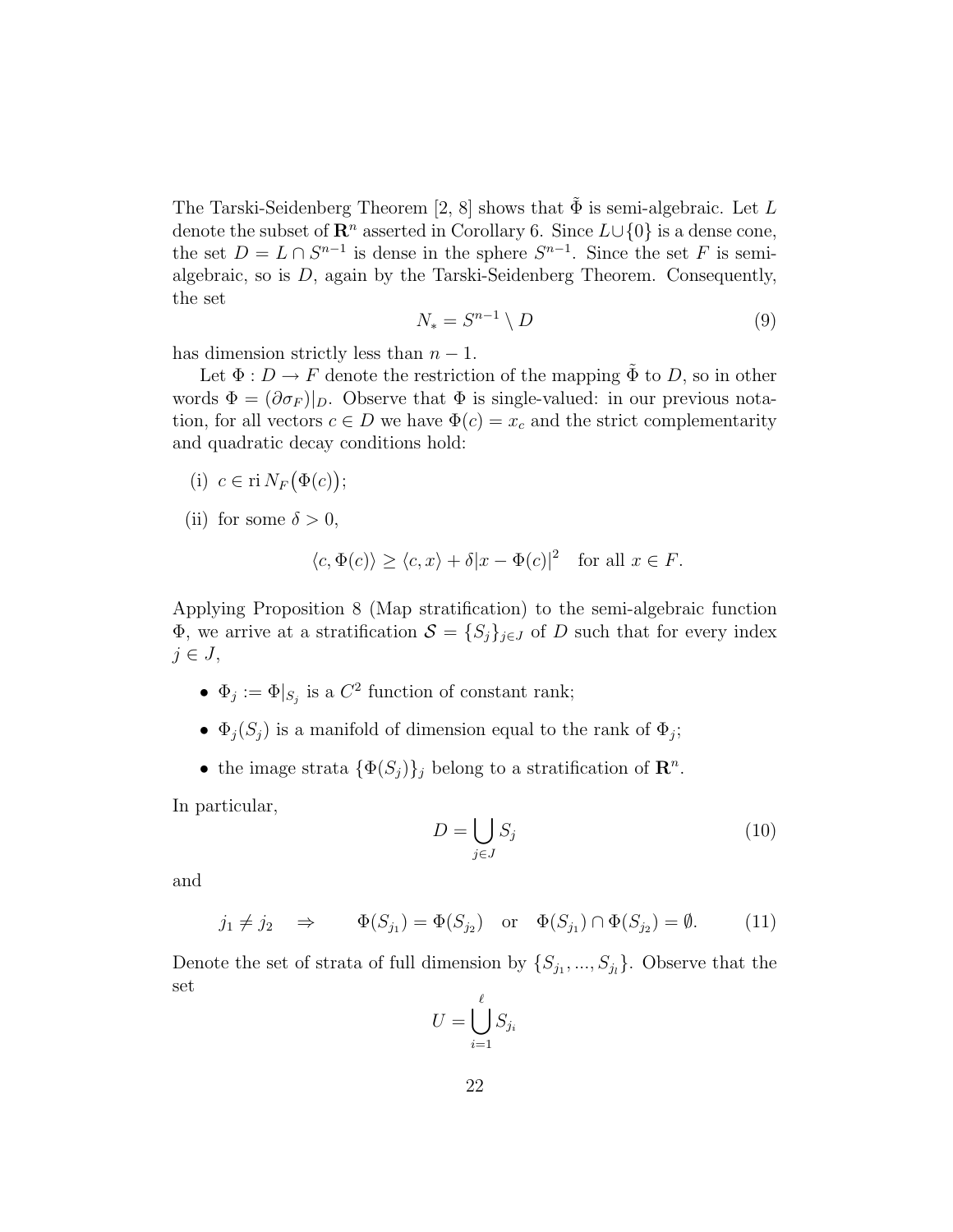is dense in  $D$ , and hence in  $S^{n-1}$ .

Our immediate objective is to show that for every vector  $c \in U$ , the set F is partly smooth at  $\Phi(c)$  with respect to some set  $\mathcal{M} \subset F$ . To this end, fix any point  $\bar{x} \in \Phi(U)$ . For any point  $x \in \Phi(U)$ , define the set of "active" indices

$$
I(x) := \{ j \in J : x \in \Phi(S_j) \}.
$$

We aim to show that the set F is partly smooth at  $\bar{x}$  relative to the set

$$
\mathcal{M} = \Phi_j(S_j),
$$

for any index  $j \in I(\bar{x})$ . Note that, in view of property (11), the definition of  $\mathcal M$  is in fact independent of the choice of index j, and for the same reason the set of active indices  $I(x)$  is independent of the point  $x \in \mathcal{M}$ . In what follows, we simply write I for the set  $I(\bar{x})$ .

Clearly, property (i) of the definition of partial smoothness (Definition 10) holds. If we can prove properties (ii) and (iii), then our result will follow from Corollary 6, since  $U \subset D$ .

#### Step 1: normal cone continuity

We establish inner continuity (and hence continuity) at  $\bar{x}$  of the normal cone mapping  $x \mapsto N_F(x)$  as x moves along the manifold M. It suffices to prove that the truncated normal cone mapping  $\tilde{\Phi}^{-1}$  defined by equation (8) is inner semicontinuous. We proceed by decomposition with respect to the active strata.

For any point  $x \in \mathcal{M}$ , define

$$
N_j(x) = N_F(x) \cap S_j \quad (j \in J). \tag{12}
$$

Notice

$$
N_j(x) \neq \emptyset \Leftrightarrow j \in I \Leftrightarrow \mathcal{M} = \Phi(S_j). \tag{13}
$$

We therefore have

$$
N_F(x) \cap S^{n-1} = N_*(x) \cup \bigcup_{j \in I} N_j(x)
$$

where  $N_*(x) = N_F(\bar{x}) \cap N_*$  for the set  $N_*$  is defined by equation (9).

**Claim A**. For every point  $x \in \mathcal{M}$  the set  $\bigcup_{j \in I} N_j(x)$  is dense in  $N_F(x) \cap S^{n-1}$ .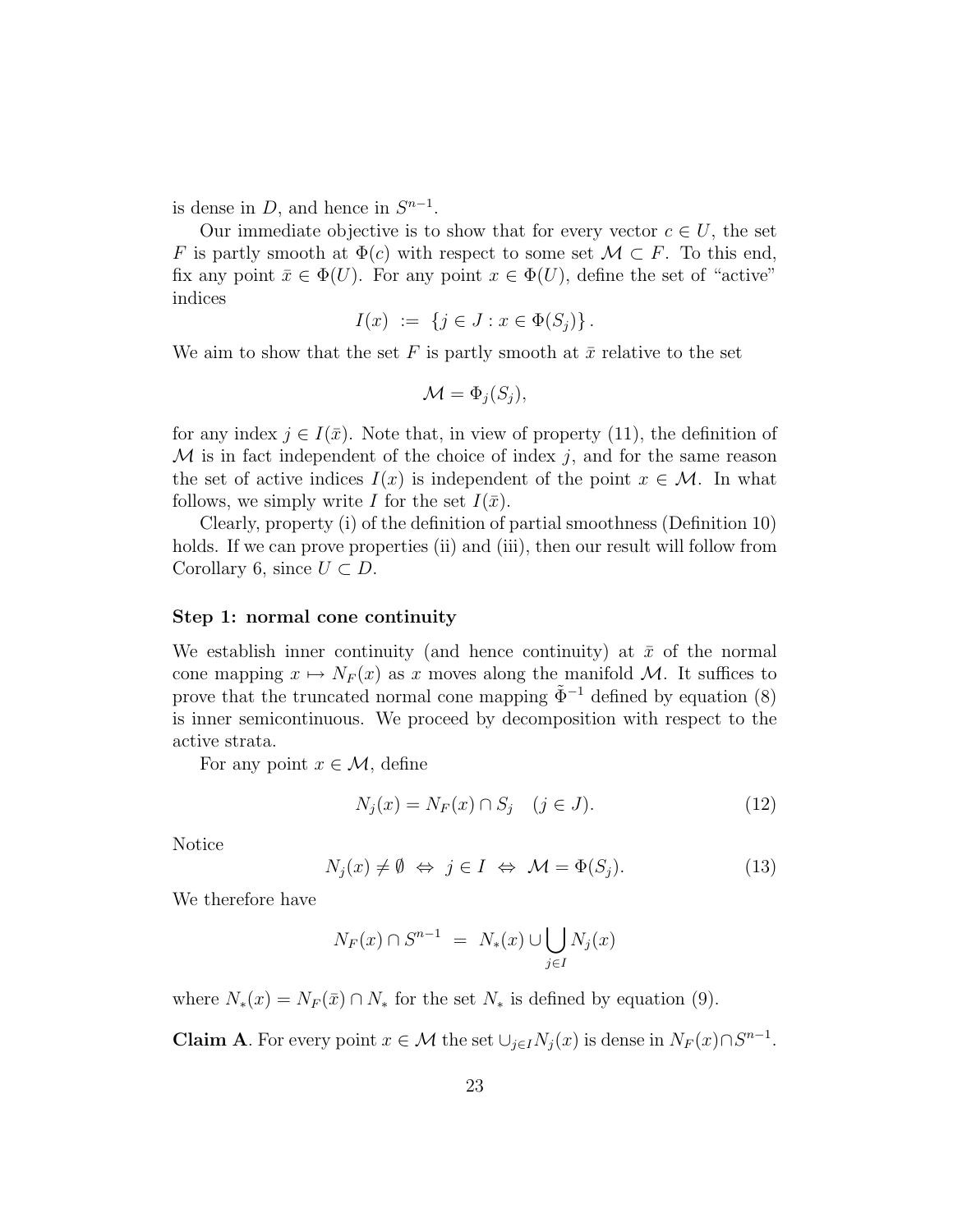**Proof of Claim A.** Since we are assuming  $\bar{x} \in \Phi(U)$ , there exists an active index  $j_p$  with  $p \in \{1, ..., \ell\}$  corresponding to a full-dimensional stratum  $S_{j_p}$ such that  $\mathcal{M} = \Phi_{j_p}(S_{j_p})$  (see property (13)). This yields that for every point  $x \in \mathcal{M}$ , there exists a vector  $c \in S_{j_p}$  with  $x = \Phi(c)$ . Hence

$$
c \in N_F(x) \cap S_{j_p} = N_{j_p}(x) \subset \bigcup_{j \in I} N_j(x).
$$

Now fix any vector  $c_* \in N_F(x) \cap S^{n-1}$ , and consider the spherical path

$$
c_t := \frac{c + t(c_* - c)}{|c + t(c_* - c)|} \qquad (t \in [0, 1]).
$$

Since  $x = \Phi(c)$ , we in fact know  $c \in \mathrm{ri} N_F(x)$ . It follows that  $c_t \in \mathrm{ri} N_F(x)$ , for all  $t \in [0,1)$ . Since  $c \in S_{j_p} \subset D$ , there exists a constant  $\delta_c > 0$  such that

$$
\langle c, x \rangle \ge \langle c, x' \rangle + \delta_c |x - x'|^2
$$
 for all  $x' \in F$ .

By the definition of the normal cone, we also have

$$
\langle c_*, x \rangle \ge \langle c_*, x' \rangle \quad \text{for all } x' \in F.
$$

Multiplying these inequalities by  $(1 - t)$  and t respectively, and adding, we infer that the point x is a maximizer of the function  $\langle c_t, \cdot \rangle$  over the set F, with quadratic decay, for all  $0 \leq t < 1$ . In other words,  $c_t \in N_F(x) \cap D$ , which in view of equation (10) yields  $c_t \in \bigcup_{j\in I} N_j(x)$ , for  $t \in [0,1)$ . Since  $c_t \to c_*$  as  $t \uparrow 1$ , Claim A follows.

In view of Claim A, it is sufficient to establish the inner continuity of the mapping

$$
x \mapsto \bigcup_{j \in I} N_j(x) \qquad x \in \mathcal{M}.\tag{14}
$$

To see this, we use the following simple and routine result: for completeness, we provide a proof.

**Lemma 14.** Let  $X$  and  $Y$  be metric spaces, and consider two set-valued mappings  $G, T : X \rightrightarrows Y$  such that  $cl(G(x)) = T(x)$  for all points  $x \in X$ . If G is inner semicontinuous at a point  $\bar{x} \in X$ , then so is T.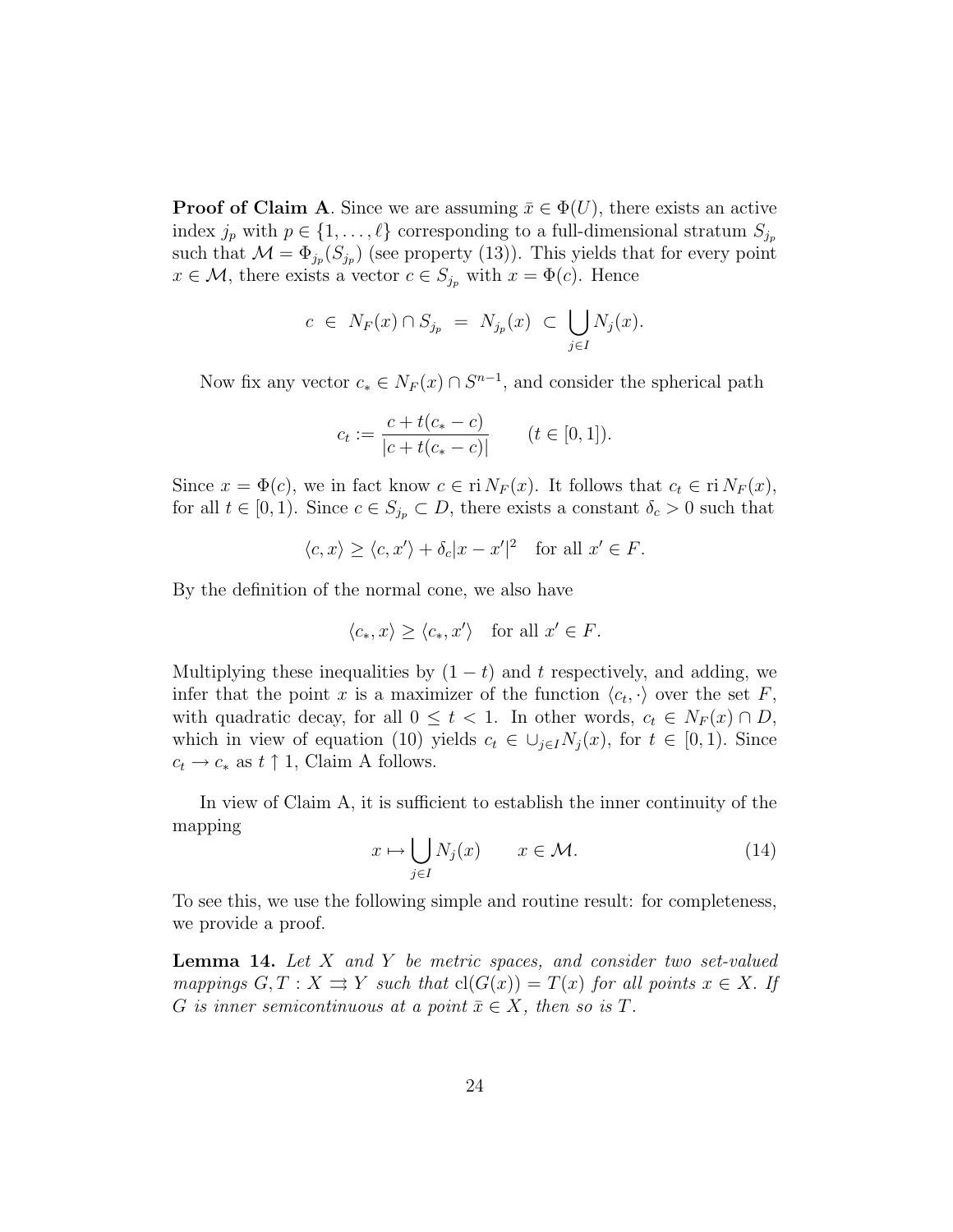Proof of Lemma 14. Assume (towards a contradiction) that there exists a constant  $\rho > 0$ , a sequence  $\{x^k\} \subset X$  with  $x^k \to \bar{x}$  and a point  $\bar{y} \in T(\bar{x})$ , such that

$$
dist(\bar{y}, T(x^k)) > \rho > 0.
$$

Then pick any point  $\hat{y} \in B(\bar{y}, \rho/2) \cap G(\bar{x})$  and use the inner semicontinuity of G to get a sequence of points  $y^k \in G(x^k) \subset T(x^k)$  for  $k \in \mathbb{N}$  such that  $y^k \to \hat{y}$ . This gives a contradiction, proving the lemma.

Applying this lemma to the set-valued mappings

$$
G(x) = \bigcup_{j \in I} N_j(x) \quad \text{and} \quad T(x) = N_F(x) \cap S^{n-1}
$$

accomplishes the reduction we seek.

Let us therefore prove the inner semicontinuity of the mapping defined in (14) at the point  $\bar{x}$ . To this end, fix any vector  $\bar{c} \in \bigcup_{j \in I} N_j(\bar{x})$  and consider any sequence  $\{x^k\} \subset \mathcal{M}$  approaching  $\bar{x}$ . For some index  $j \in I$  we have  $\bar{c} \in S_j$ . Let us restrict our attention to the constant-rank surjective mapping  $\Phi_j: S_j \to \mathcal{M}$  and let us recall that

$$
\Phi_j(S_j) = \mathcal{M}
$$
 and  $\Phi_j(\bar{c}) = \bar{x}$ .

Let d be the dimension of the stratum  $S_j$ , so

$$
rank(d\Phi_j) = \dim \mathcal{M} := r \le d \le n - 1.
$$

Denote by  $0_d$  (respectively  $0_r$ ) the zero vector of the space  $\mathbb{R}^d$  (respectively  $\mathbb{R}^r$ ). Then applying the Constant Rank Theorem (Proposition 7), we infer that for some constants  $\delta, \varepsilon > 0$  there exist diffeomorphisms

$$
\psi_1: B(0_d, \delta) \to S_{j_0} \cap B(\bar{c}, \varepsilon)
$$
 and  $\psi_2: B(0_r, \delta) \to \mathcal{M} \cap B(\bar{x}, \varepsilon)$  (15)

such that

$$
\psi_1(0_d) = \bar{c} \quad \text{and} \quad \psi_2(0_r) = \bar{x}, \tag{16}
$$

and such that all vectors  $y \in B(0_d, \delta)$  satisfy

$$
(\psi_2^{-1} \circ \Phi_j \circ \psi_1)(y) = \pi(y), \tag{17}
$$

where for  $y = (y_1, \ldots, y_d) \in \mathbb{R}^d$  we have

$$
\pi(y_1,\ldots,y_r,y_{r+1}\ldots,y_d) = (y_1,\ldots,y_r) \in B(0_r,\delta) \subset \mathbf{R}^r.
$$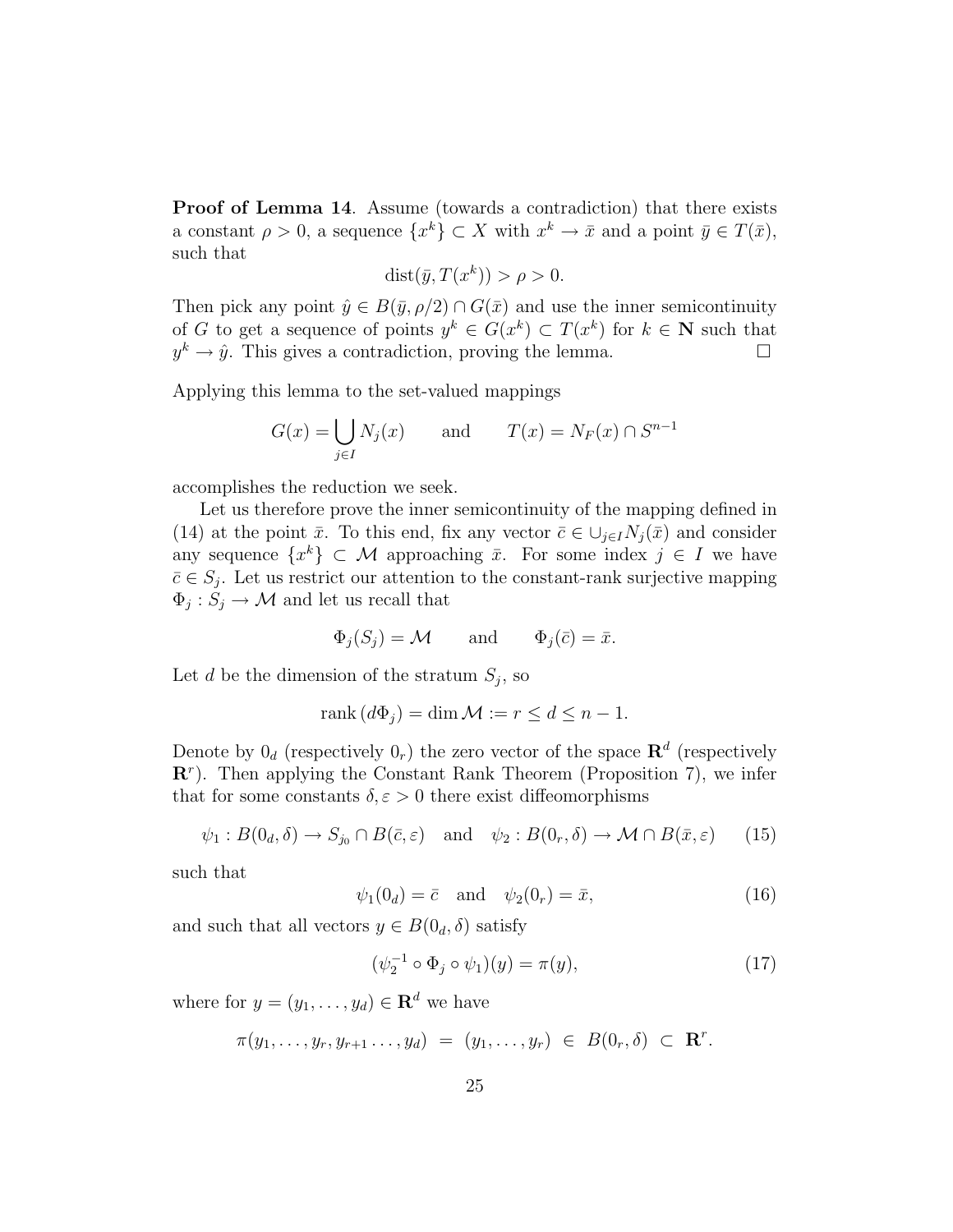We may assume the sequence  $\{x^k\}$  lies in  $\mathcal{M} \cap B(\bar{x}, \varepsilon)$ . Thus, in view of definition (15), for every integer  $k \in \mathbb{N}$  there exists a vector  $z^k = (z_1^k, ..., z_r^k) \in$  $B(0_r, \delta)$  with

$$
\psi_2(z^k) = x^k. \tag{18}
$$

Note  $z^k \to 0_r = (\psi_2)^{-1}(\bar{x})$ . Define vectors

$$
y^k := (z_1^k, ..., z_r^k, 0, ..., 0) \in \mathbf{R}^d
$$

for every  $k \in \mathbb{N}$ . Since  $z^k \in B(0_r, \delta)$ , we know  $y^k \in B(0_d, \delta)$ , and clearly

$$
y^k \to 0_d. \tag{19}
$$

We now define vectors  $c^k := \psi_1(y^k)$  for each k. In view of definition (15) we see that  $c^k \in S_j \cap B(\bar{c}, \varepsilon)$ , and in view of properties (19) and (16),

$$
c^k \to \psi_1(0_d) = \bar{c} \text{ as } k \to \infty.
$$

To complete the proof of inner semicontinuity, it remains to show  $c^k \in$  $N_F(x^k)$ . Since  $\Phi_j(c^k) = \Phi_j(\psi_1(y^k))$  we infer by properties (17) and (19) that

$$
\psi_2^{-1}(\Phi_j(c^k)) = (\psi_2^{-1} \circ \Phi_j \circ \psi_1)(y^k) = \pi(y^k) = z^k.
$$

Using now the fact that  $\psi_2$  is a diffeomorphism, we deduce from equation (18) that  $\Phi_j(c^k) = \psi_2(z^k) = x^k$ . Thus  $c^k \in \Phi_i^{-1}$  $j^{-1}(x^k) \subset N_F(x^k)$  which completes the proof of inner semicontinuity and hence of Step 1.

#### Step 2: sharpness

It remains to verify that condition (iii) of Definition 10, namely

$$
N_{\mathcal{M}}(\bar{x}) = N_F(\bar{x}) - N_F(\bar{x}),\tag{20}
$$

is also fulfilled.

To this end, as in the proof of Claim A, we can choose an index  $j \in I$ corresponding to a stratum  $S_j$  of full dimension  $(n-1)$  such that  $\mathcal{M} = \Phi_j(S_j)$ . Recall that the semi-algebraic  $C^2$ -mapping  $\Phi_j : S_j \to M$  is surjective and has constant rank  $r = \dim \mathcal{M}$ , so  $\dim N_{\mathcal{M}}(\bar{x}) = n - r$ . It follows directly from the inclusion  $\mathcal{M} \subset F$  that  $N_F(\bar{x}) \subset N_{\mathcal{M}}(\bar{x})$ . Since the right-hand side is a subspace, we deduce

$$
N_F(\bar{x}) - N_F(\bar{x}) \subset N_{\mathcal{M}}(\bar{x}). \tag{21}
$$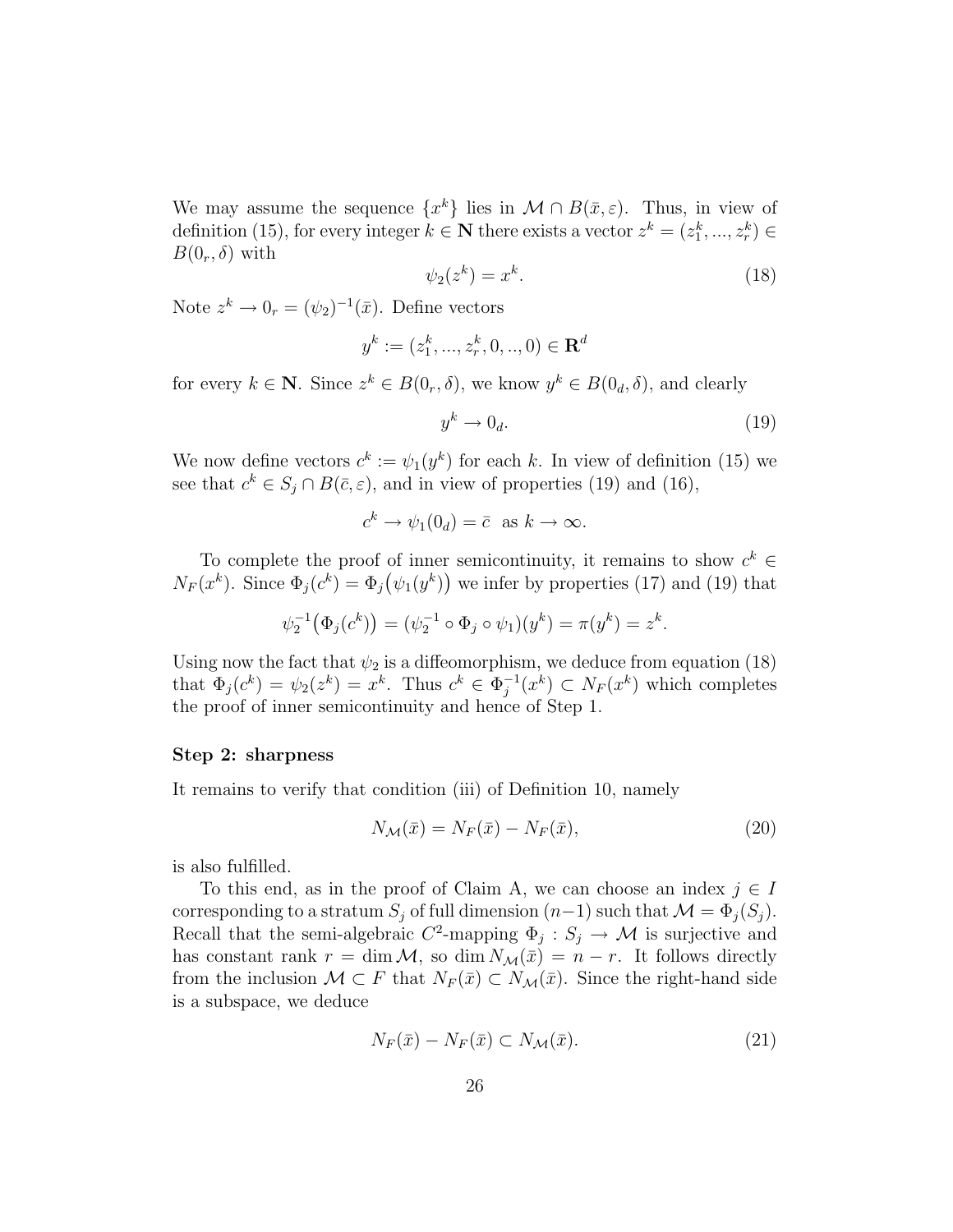Since  $\Phi_j$  is surjective and of maximal rank, we deduce easily that  $\Phi_j^{-1}(\bar{x})$  is a semi-algebraic submanifold of  $S^{n-1}$  of dimension  $(n-1) - r$ , which, in view of definition (8) and equation (12) yields

$$
\dim \left( N_F(\bar{x}) \cap S^{n-1} \right) \ge \dim N_j(\bar{x}) \ge (n-1) - r.
$$

Thus dim  $N_F(\bar{x}) \geq n-r$ , which, along with inclusion (21), yields equation  $(20)$ , as required.

A simple argument extends the main result to unbounded feasible regions.

Corollary 15 (Unbounded feasible regions). Given any nonempty closed convex semi-algebraic set  $F \subset \mathbb{R}^n$ , for almost all vectors c in the domain of the support function  $\sigma_F$ , the optimization problem  $\max_F \langle c, \cdot \rangle$  has all the properties described in Theorem 13.

**Proof.** It suffices to prove the result for all compact subsets G of the interior of the domain of  $\sigma_F$ . Since  $\sigma_F$  is locally Lipschitz throughout the interior of its domain, it is globally Lipschitz on any such set  $G$ . Denoting the Lipschitz constant by L, we note for all vectors  $c \in G$  the property

$$
\operatorname{argmax}_{F} \langle c, \cdot \rangle = \partial \sigma_F(c) \subset B(0, L).
$$

Thus the original problem  $\max_F \langle c, \cdot \rangle$  is equivalent to a problem with a compact feasible region:  $\max_{F \cap B(0,L)} \langle c, \cdot \rangle$ . Applying the main result to this latter problem completes the proof.

An assumption like semi-algebraicity (or, more generally, tameness) is crucial for results like those above. To see this, consider first any closed proper convex function f on  $\bf{R}$ . For any point x in the interior of the domain of f, the epigraph of f is partly smooth at the point  $(x, f(x))$  if and only if f is either nondifferentiable at x or  $C^2$  around x.

Now consider any strictly increasing function  $h: [0, 1] \to \mathbf{R}_{+}$  that is discontinuous on a dense set. Define functions  $g, f : [0, 1] \to \mathbf{R}$  by

$$
g(y) = \int_0^y h(t) dt
$$
  $f(x) = \int_0^x g(y) dy.$ 

Then f is  $C^1$  and convex on the interval  $(0, 1)$ , but nowhere  $C^2$ . Finally, let f take the value  $+\infty$  outside the interval [0, 1]. Then, as we have observed,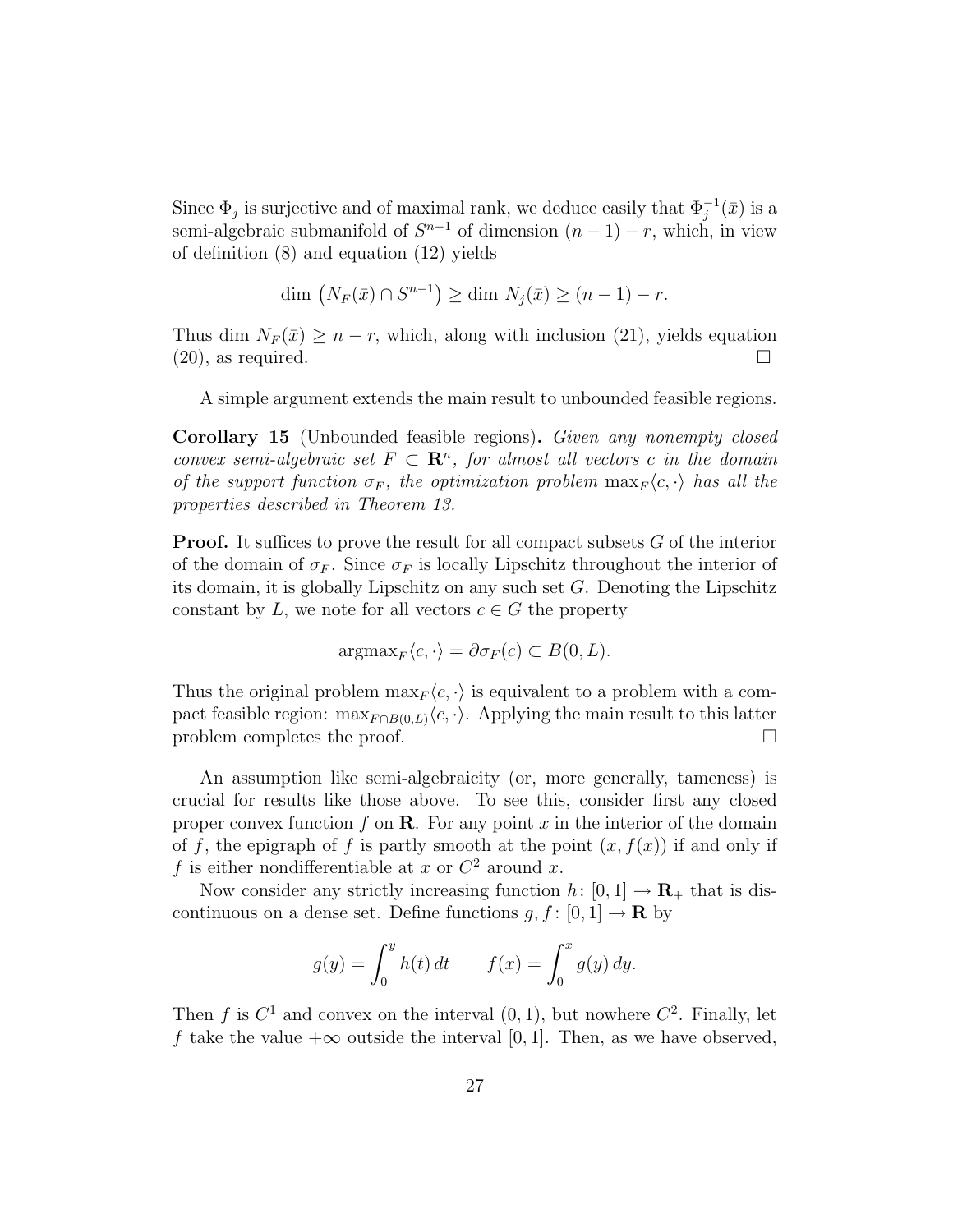the closed convex set  $F =$  epi f is not partly smooth at any point  $(x, f(x))$ with  $x \in (0,1)$ .

However, for this set F and any vector  $c \in \mathbb{R}^2$  satisfying  $-c_1/c_2 = g(x)$ and  $c_2 < 0$ , it is easy to check that the unique maximizer for the problem  $\max_F \langle c, \cdot \rangle$  is exactly the point  $\{(x, f(x))\}$ . Thus the conclusion of Corollary 15 fails whenever the ratio  $-c_1/c_2$  lies in the interval  $(g(0), g(1))$  and  $c_2 < 0$ . A straightforward extension of this idea gives an example of a compact convex set  $F \subset \mathbb{R}^2$  over which the function  $\langle c, \cdot \rangle$  has a unique maximizer for every nonzero vector  $c \in \mathbb{R}^2$ , but such that F is never partly smooth around that maximizer.

Acknowledgment A major part of this work was accomplished during a research visit of the second and third authors at the University Pierre et Marie Curie (Paris 6), in May 2008. The authors thank Dmitriy Drusviyatskiy for the observation following Theorem 12, and Victor Vinnikov for the suggestion to include the final example.

# References

- [1] F. Alizadeh, J.-P.A. Haeberly, and M.L. Overton. Complementarity and nondegeneracy in semidefinite programming. Mathematical Programming, 77:111–128, 1997.
- [2] S. Basu, R. Pollack, and M.-F. Roy. Algorithms in Real Algebraic Geometry. Springer, Berlin, 2003.
- [3] A. Ben-Tal and A. Nemirovski. Lectures on Modern Convex Optimization: Analysis, Algorithms, and Engineering Applications. SIAM, Philadelphia, 2001.
- [4] J.F. Bonnans and A. Shapiro. Perturbation Analysis of Optimization Problems. Springer, New York, 2000.
- [5] J.V. Burke, A.S. Lewis, and M.L. Overton. Optimal stability and eigenvalue multiplicity. Foundations of Computational Mathematics, 1:205– 225, 2001.
- [6] J.V. Burke and J.J. Moré. On the identification of active constraints. SIAM Journal on Numerical Analysis, 25:1197–1211, 1988.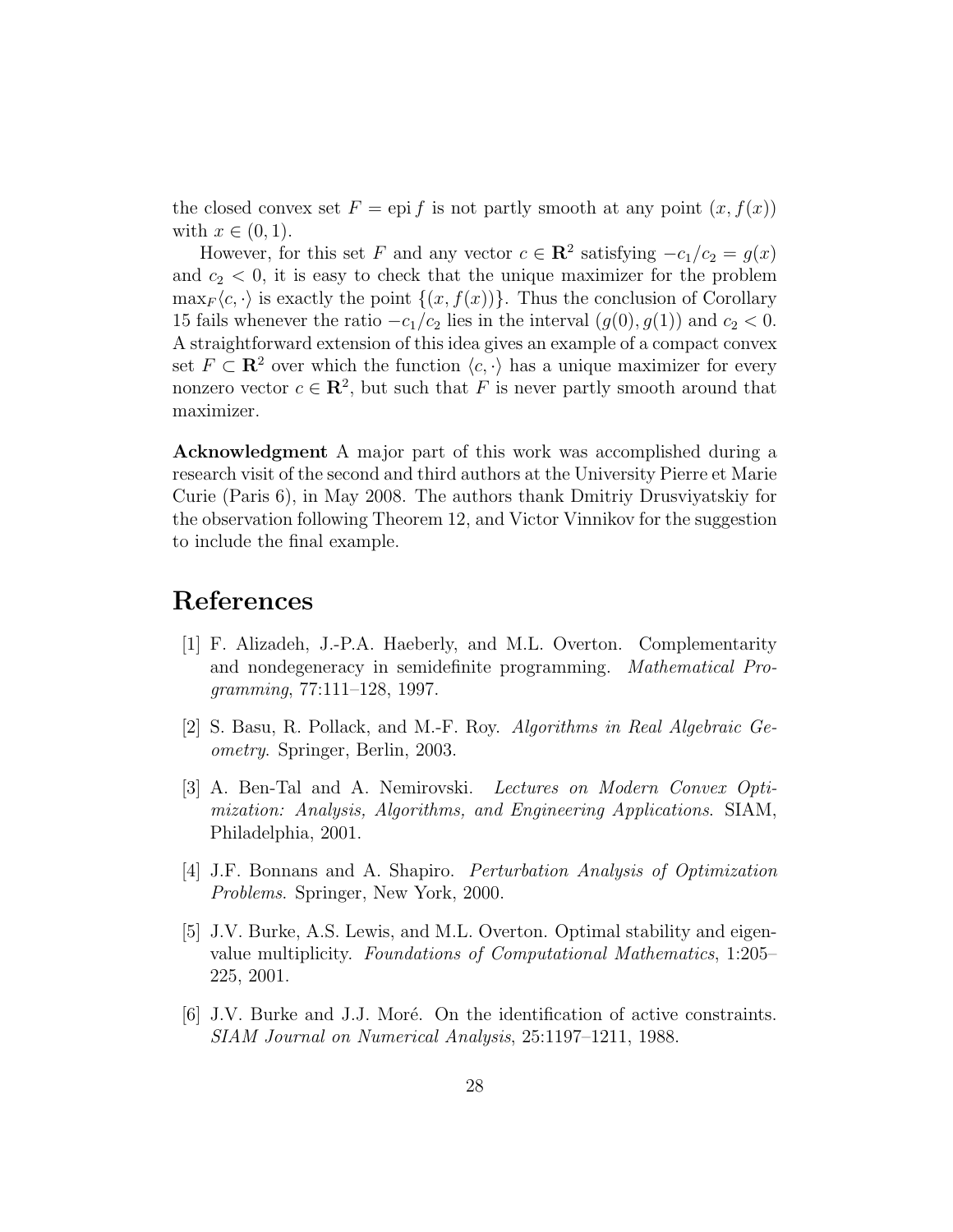- [7] F.H. Clarke, Yu.S. Ledyaev, R.J. Stern, and P.R. Wolenski. Nonsmooth Analysis and Control Theory. Springer-Verlag, New York, 1998.
- [8] M. Coste. An Introduction to o-minimal Geometry, 1999. RAAG Notes, 81 pages, Institut de Recherche Mathématiques de Rennes.
- [9] A. Daniilidis, C. Sagastiz´abal, and M. Solodov. Identifying structure of nonsmooth convex functions by the bundle technique. *SIAM Journal* on Optimization, 20:820–840, 2009.
- [10] A.L. Dontchev and T. Zolezzi. Well-Posed Optimization Problems. Springer-Verlag, Berlin, 1993.
- [11] G. Ewald, D.G. Larman, and C.A. Rogers. The directions of the line segments and of the r-dimensional balls on the boundary of a convex body in Euclidean space. Mathematika, 17:1–20, 1970.
- [12] M.C. Ferris. Finite termination of the proximal point algorithm. *Math*ematical Programming, 50:359–366, 1991.
- [13] W.L. Hare and A.S. Lewis. Identifying active constraints via partial smoothness and prox-regularity. Journal of Convex Analysis, 11:251– 266, 2004.
- [14] J.W. Helton and J. Nie. Semidefinite representation of convex sets. Mathematical Programming, 122:21–64, 2010.
- [15] A.D. Ioffe. An invitation to tame optimization. SIAM Journal on Optimization, 19:1894–1917, 2009.
- [16] A.D. Ioffe and R. Lucchetti. Typical convex program is very well posed. Mathematical Programming, 104:483–499, 2005.
- [17] D.G. Larman. On a conjecture of Klee and Martin for convex bodies. Proceedings of the London Mathematical Society, 23:668–682, 1971. Corrigendum: Vol. 36, p. 86.
- [18] J.M. Lee. Introduction to Smooth Manifolds. Springer, New York, 2003.
- [19] C. Lemaréchal, F. Oustry, and C. Sagastizábal. The  $U$ -Lagrangian of a convex function. Transactions of the American Mathematical Society, 352:711–729, 2000.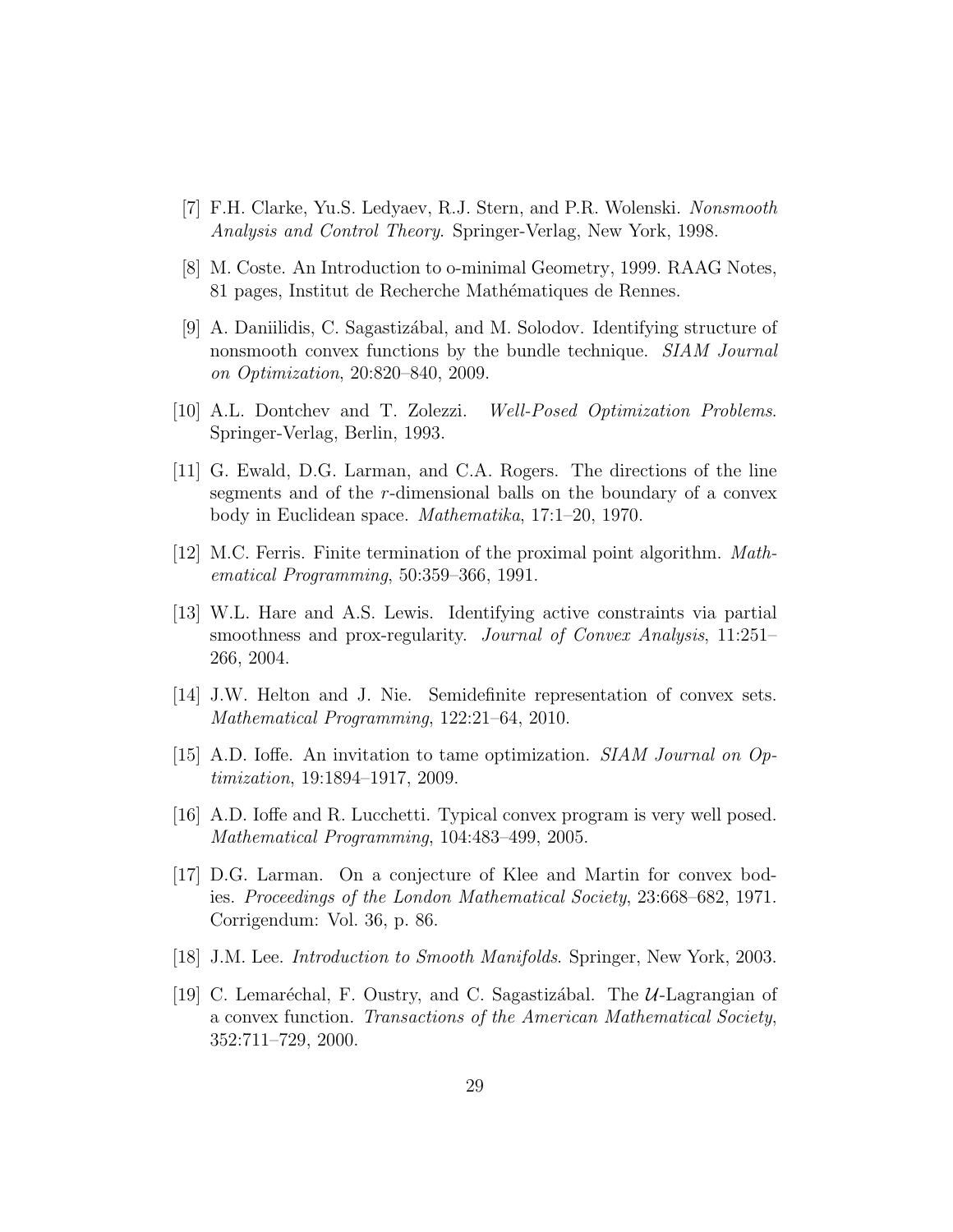- [20] C. Lemaréchal and C. Sagastizábal. Practical aspects of the Moreau-Yosida regularization: theoretical preliminaries. SIAM Journal on Optimization, 7:367–385, 1997.
- [21] A.S. Lewis. Active sets, nonsmoothness and sensitivity. SIAM Journal on Optimization, 13:702–725, 2003.
- [22] A.S. Lewis and S.J. Wright. A proximal method for composite minimization, 2008. arXiv:0812.0423v1.
- [23] A.S. Lewis and S.J. Wright. Identifying activity. SIAM Journal on Optimization, 2010. To appear. arXiv:0901.2668v1.
- [24] T.L. Loi. Thom stratifications for functions defined in o-minimal structures on  $(\mathbb{R}, +, \cdot)$ . Comptes Rendus de l'Académie des Sciences de Paris, Série 1, 324:1391–1394, 1997.
- [25] R. Mifflin and C. Sagastiz´abal. Proximal points are on the fast track. Journal of Convex Analysis, 9:563–579, 2002.
- [26] R. Mifflin and C. Sagastiz´abal. A VU algorithm for convex minimization. Mathematical Programming, 104:583–608, 2005.
- [27] B.S. Mordukhovich. Variational Analysis and Generalized Differentiation, I: Basic Theory; II: Applications. Springer, New York, 2006.
- [28] J. Nocedal and S.J. Wright. Nonlinear Programming. Springer-Verlag, New York, 1997.
- [29] G. Pataki and L. Tunçel. On the generic properties of convex optimization problems in conic form. Mathematical Programming, 89:449–457, 2001.
- [30] R.R. Phelps. Convex Functions, Monotone Operators and Differentiability, volume 1364 of *Lecture Notes in Mathematics*. Springer-Verlag, New York, second edition, 1993.
- [31] S.M. Robinson. Constraint nondegeneracy in variational analysis. Mathematics of Operations Research, 28:201–232, 2003.
- [32] R.T. Rockafellar. Convex Analysis. Princeton University Press, Princeton, N.J., 1970.